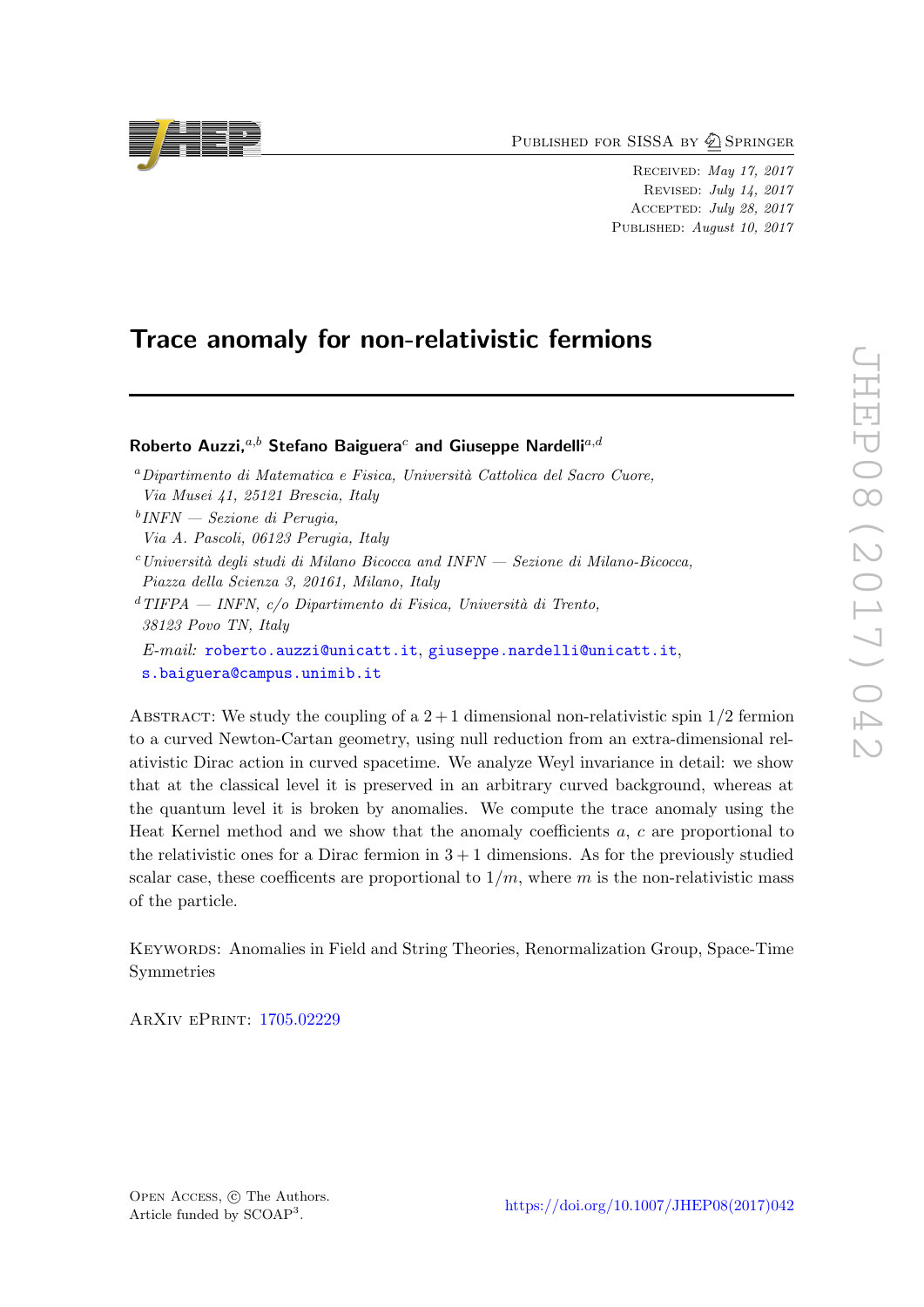# Contents

| $\mathbf{1}$     |                                                    | Introduction                                             | $\mathbf 1$      |
|------------------|----------------------------------------------------|----------------------------------------------------------|------------------|
| $\bf{2}$         | Null reduction for fermions                        |                                                          | $\bf{3}$         |
|                  | 2.1                                                | Metric and frame fields                                  | 3                |
|                  | 2.2                                                | Dirac action                                             | 6                |
|                  | 2.3                                                | Flat space-time                                          | $\boldsymbol{6}$ |
|                  | 2.4                                                | Curved spacetime                                         | 7                |
|                  | 2.5                                                | Gyromagnetic ratio                                       | 9                |
| $\boldsymbol{3}$ |                                                    | Weyl invariance                                          | $\boldsymbol{9}$ |
| 4                | Heat kernel for fermions                           |                                                          | 10               |
|                  | 4.1                                                | General framework                                        | 10               |
|                  | The flat case<br>4.2                               |                                                          | 11               |
|                  | 4.3<br>The curved case                             |                                                          | 12               |
|                  | 4.4<br>A specific perturbation of flat spacetime   |                                                          | 13               |
|                  | 4.5<br>Perturbative expansion                      |                                                          | 14               |
|                  |                                                    | 4.5.1<br>Single insertion                                | 15               |
|                  |                                                    | 4.5.2 Double insertion                                   | 15               |
|                  |                                                    | 4.5.3 Results                                            | 16               |
| 5                | Conclusions                                        |                                                          | 17<br>18         |
|                  | A Sigma and gamma matrices with light-cone indices |                                                          |                  |
|                  | <b>B</b> Spin connection                           |                                                          | 19               |
|                  |                                                    | C Some double insertion contributions to the Heat Kernel | 20               |

# <span id="page-1-0"></span>1 Introduction

Newton-Cartan (NC) geometry was originally proposed as a covariant formulation of Newtonian gravity (see e.g. [\[1\]](#page-21-0) for a review). In recent times it raised growing interest for applications to condensed matter systems (see e.g. [\[2–](#page-22-0)[5\]](#page-22-1)), such as fermions at unitarity and quantum Hall effect. The background fields of NC gravity provide a natural set of sources for operators in the energy-momentum tensor multiplet of theories with non-relativistic Schrödinger invariance.

Many theoretical difficulties in dealing with these systems are due to the strong coupling nature of the interaction. Strong coupling may drastically change the infrared (IR)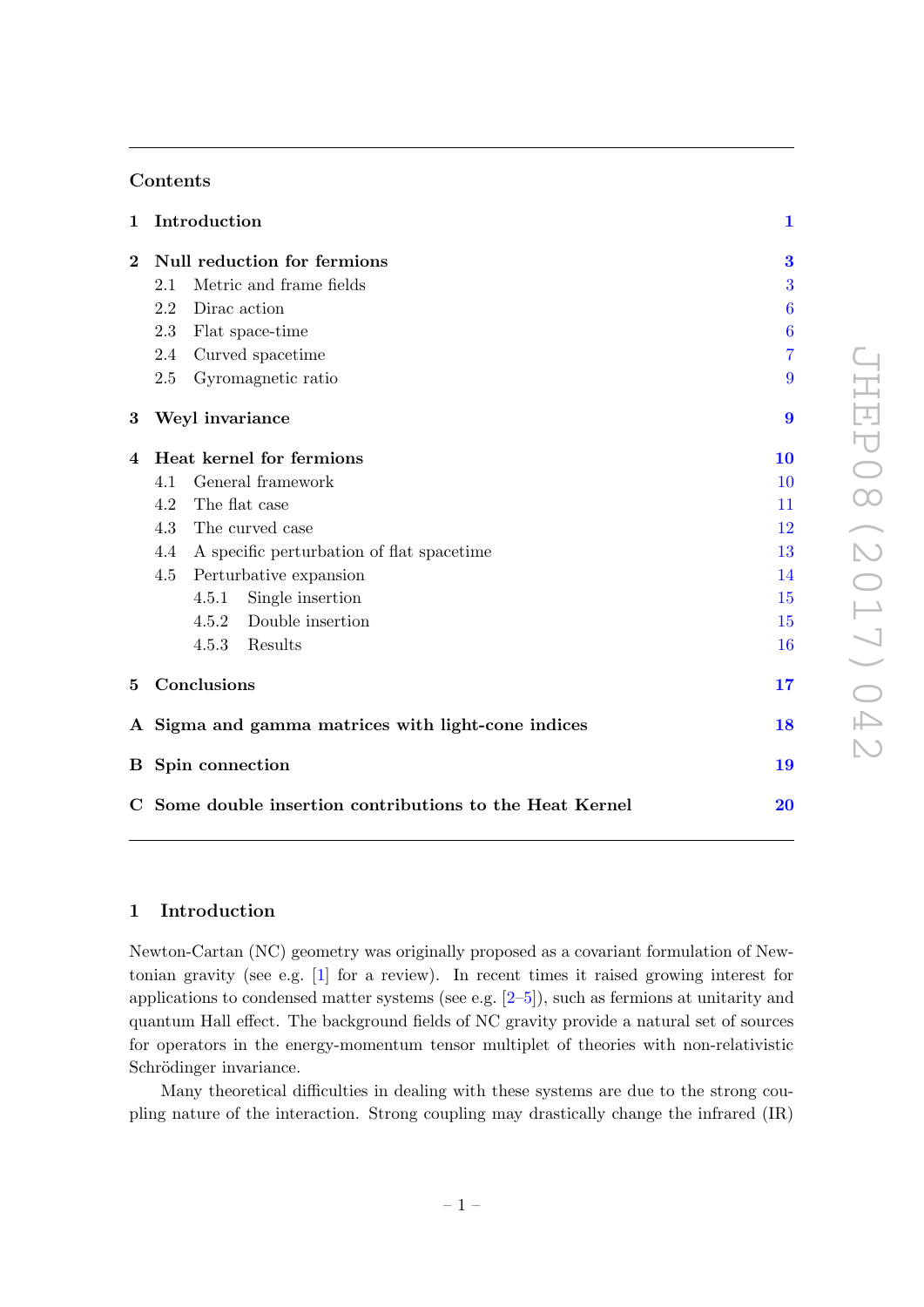degrees of freedom coming from a given ultraviolet (UV) description. Renormalization Group (RG) trajectories may interpolate from weak to strong coupling changing the nature of the physical spectrum and of the degrees of freedom. In relativistic theories there are general results which formalize the intuition that information is lost when coarse graining is implemented from UV to IR, namely Zamolodchikov's c-theorem in  $d = 2$  [\[6\]](#page-22-2), the Ftheorem in  $d = 3$  [\[7](#page-22-3)[–9\]](#page-22-4) the a-theorem in  $d = 4$  [\[10–](#page-22-5)[15\]](#page-22-6). For condensed matter applications, it would be interesting to establish similar results in non-relativistic systems.

With these motivations, in the last years a certain amount of work has been devoted to the study of non-relativistic trace anomalies. In general, trace anomalies can be classified into two classes  $[16]$ : type A or B depending if they have non-vanishing or vanishing Weyl variation, respectively. The relevant ones for RG constraints are the type A, such as  $c$  in  $d = 2$  or a in  $d = 4$  relativistic systems.

In the non-relativistic case, at a fixed point space and time may have different relative scaling, which can be parameterized by the dynamical exponent z:

$$
x^i \to e^{\sigma} x^i, \qquad t \to e^{z\sigma} t. \tag{1.1}
$$

Moreover one may distinguish between Schrödinger and Lifshitz systems, whose main difference relies on the presence of Galilean boost invariace. So far, in all the known cases, the Lifshitz trace anomalies (see [\[17–](#page-22-8)[23\]](#page-23-0)) turn out to be of type B and so they do not give interesting candidates for monotonic quantities. In the Schrödinger case, in  $d = 2 + 1$ dimensions and for dynamical exponent  $z = 2$ , if one couples the theory to a curved NC background, it exists a type A anomaly  $[24]$ .<sup>[1](#page-2-0)</sup> The structure of this anomaly is the same as the trace anomaly for  $d = 4$  relativistic theories, and so it includes a type-A and a type-B part, parameterized by  $a$  and  $c$  coefficients:

$$
\mathcal{A} = -a E_4 + cW^2 + \dots \tag{1.2}
$$

In this equation  $E_4$  and  $W^2$  are the Euler density and the Weyl tensor squared of the null reduction metric in eq. [\(2.4\)](#page-4-0); these quantities are completely determined in terms of 2 + 1-dimensional NC geometry data. The use of the extra dimension is a formidable trick to conveniently keep track of the Milne boost symmetry. Cohomological analysis and general properties were studied in  $[21, 24-26]$  $[21, 24-26]$  $[21, 24-26]$ . The first explicit calculation of anomalies for a physical system was performed in [\[27\]](#page-23-3) with the Heat Kernel (HK) method, for the case of a free scalar. Later this result was confirmed in [\[28\]](#page-23-4) using Fujikawa approach.[2](#page-2-1) On the other hand, both the calculations in [\[27,](#page-23-3) [28\]](#page-23-4) disagree with [\[29\]](#page-23-5).

Fermions are a fundamental ingredient in Nature; the purpose of this paper is to study conformal invariance and anomalies for a free non-relativistic spin 1/2 fermion coupled to a generic curved Newton-Cartan background, using null reduction from a  $3 + 1$  dimensional relativistic action. First of all, we show that it is possible to couple the fermion to the

<span id="page-2-0"></span><sup>&</sup>lt;sup>1</sup>An interesting subtlety is that, in order to get a type-A anomaly, gravity backgrounds which do not satisfy Frobenius condition must be considered [\[21,](#page-22-9) [25\]](#page-23-6).

<span id="page-2-1"></span><sup>&</sup>lt;sup>2</sup>In [\[28\]](#page-23-4) an extra term is present, which could not be detected with the background chosen in [\[27\]](#page-23-3); this issue deserves further study which goes beyond the purpose of the present paper.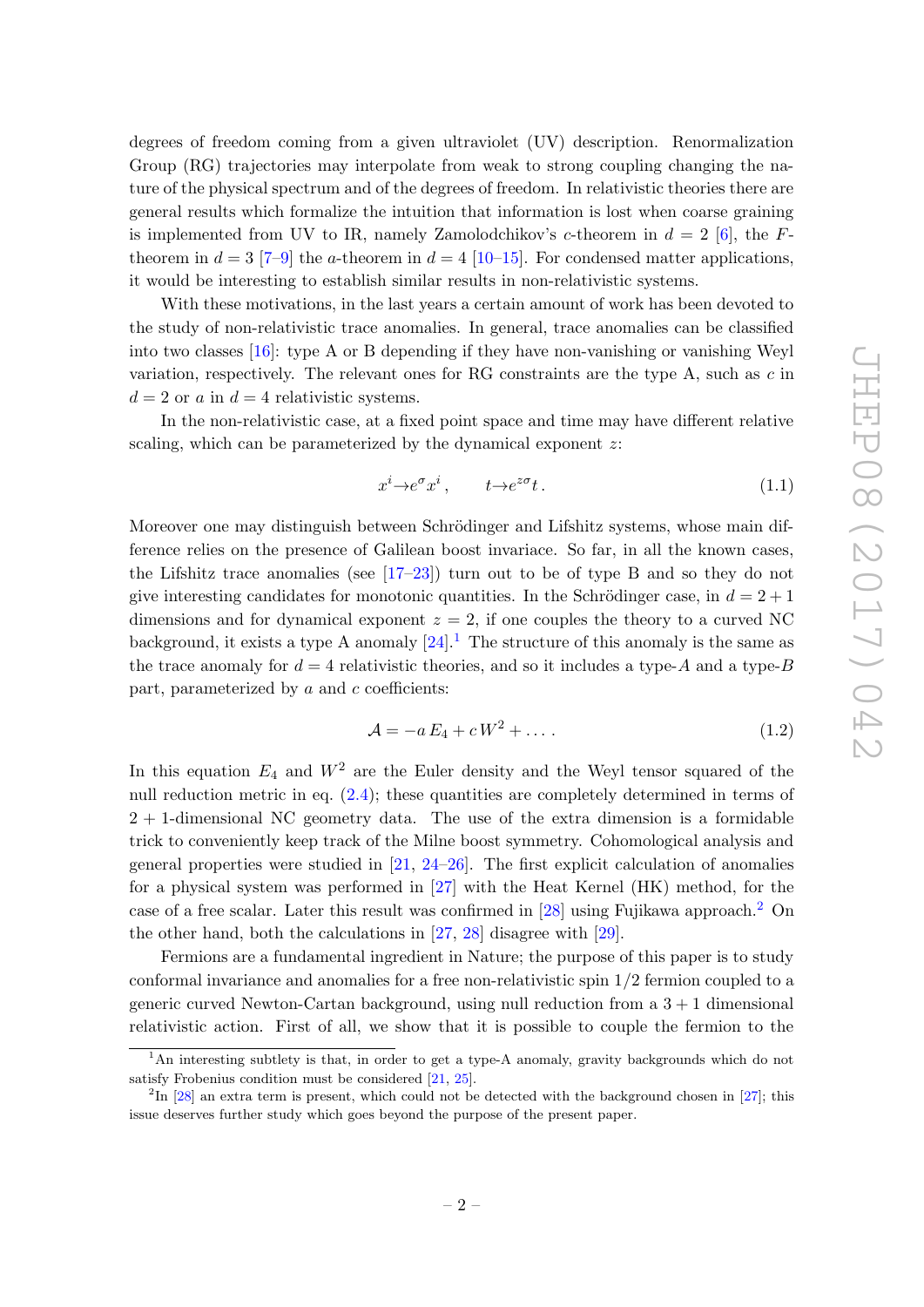geometry in a Weyl invariant way; this is not trivial, due to the different scaling properties of the components of frame fields, spin connection and dynamical fermionic fields. Our analysis specializes to the case where the gyromagnetic ratio  $g$  is twice the spin  $s$ ; the generic case requires modified Milne boost transformations [\[5\]](#page-22-1) on the sources and can not be studied by null reduction.

The other issue that we address is the computation of the anomaly coefficients a and c using Heat Kernel. In the bosonic case, these coefficients turn out to be proportional to the corresponding ones in relativistic systems in  $3 + 1$  dimensions. We find that the same property still persists also in the fermionic case.

The paper is organized as follows. In section [2](#page-3-0) we derive the fermionic action from the null reduction of the Dirac one and we discuss the gyromagnetic factor. In section [3](#page-9-1) we show in detail that the action is Weyl invariant. In section [4](#page-10-0) we compute the trace anomaly using HK method. We conclude in section [5,](#page-17-0) tecnical details are in appendices.

# <span id="page-3-0"></span>2 Null reduction for fermions

#### <span id="page-3-1"></span>2.1 Metric and frame fields

We will consider the coupling of non-relativistic fermions in  $2 + 1$  dimensions to a background NC geometry. In order to make the implementation of the local version of the Galilean symmetry (Milne boost invariance) more covenient, we use the null-reduction method  $[30]$  from an extra-dimensional relativistic  $3+1$  dimensional theory. We will sometimes refer to null-reduction method as Discrete Light-Cone Quantization (DLCQ). Useful references about NC geometry include [\[31](#page-23-8)[–40\]](#page-23-9). Galilei invariance for fermions was first studied in [\[41\]](#page-23-10). For other approaches to couple non-relativistic theories to background NC geometry see [\[5,](#page-22-1) [42\]](#page-24-0). Other applications of null reduction to fermions were discussed in [\[43\]](#page-24-1).

In our conventions late latin capital indices, like  $M, N, \ldots$ , correspond to  $3+1$  dimensional curved space-time indices, whereas early latin capital indices like  $A, B, \ldots$ , correspond to tangent space indices, where the metric is locally flat. The coordinate  $x^-$  denotes the null direction of the dimensional reduction. The remaining light-cone coordinate,  $x^+$ , will play the role of time in the lower dimensional non-relativistic theory. Curved space coordinates will be labelled by lower case latin indices  $i, j, \ldots$ , whereas the tangent space counterparts will be labelled by  $a, b, \ldots$ . Collectively, space time indices of the lower dimensional theory will be denoted by  $\mu, \nu, \ldots$  and  $\alpha, \beta, \ldots$  for curved and tangent space coordinates, respectively. Summarizing, DLCQ indices are

$$
M = (-, \mu) = (-, +, i) \qquad (i = 1, 2)
$$
  
\n
$$
A = (-, \alpha) = (-, +, a) \qquad (a = 1, 2).
$$
\n(2.1)

Since the light-cone indices  $\pm$  use the same symbols for curved or tangent space indices, we will use the notations

$$
\frac{\pm}{(M)}, \qquad \frac{\pm}{(A)}, \tag{2.2}
$$

indicating that they refer to curved (subscript  $(M)$ ) or tangent space (subscript  $(A)$ ) lightcone coordinates.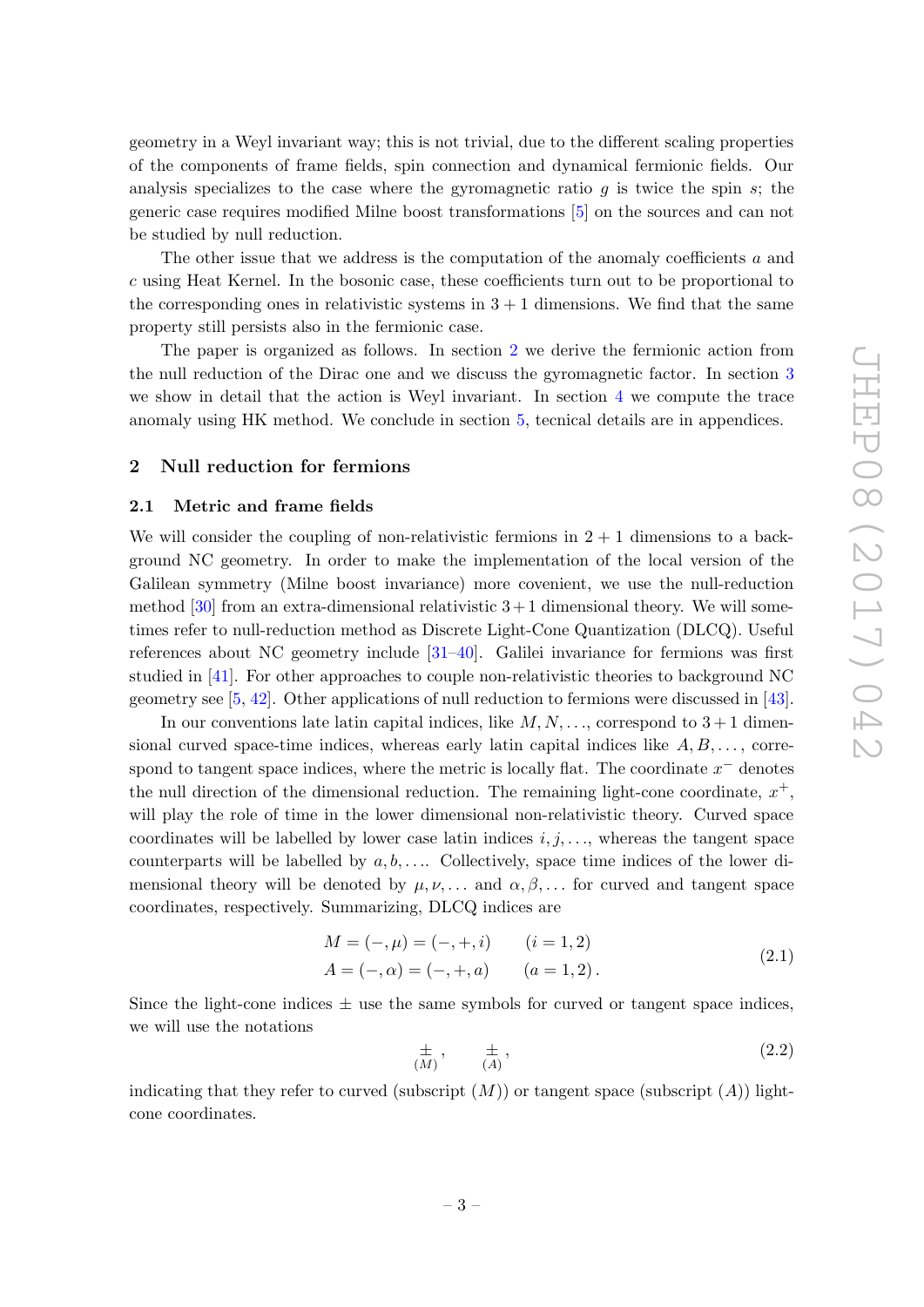In order to apply the null reduction, we will consider fields of the form

$$
\Psi(x^M) = \psi(x^\mu)e^{imx^-} \tag{2.3}
$$

and a metric of the form

<span id="page-4-0"></span>
$$
G_{MN} = \begin{pmatrix} 0 & n_{\nu} \\ n_{\mu} \; n_{\mu} A_{\nu} + n_{\nu} A_{\mu} + h_{\mu\nu} \end{pmatrix} , \qquad G^{MN} = \begin{pmatrix} A^2 - 2v \cdot A & v^{\nu} - h^{\nu\sigma} A_{\sigma} \\ v^{\mu} - h^{\mu\sigma} A_{\sigma} & h^{\mu\nu} \end{pmatrix} . \tag{2.4}
$$

We denote the determinant of the metric as:

$$
\sqrt{g} = \sqrt{-\det G_{AB}} = \sqrt{\det(h_{\mu\nu} + n_{\mu}n_{\nu})}
$$
\n(2.5)

The metric tensor  $G_{MN}$  defines a non degenerate  $3 + 1$  dimensional metric whose entrees encode the main ingredients of the  $2 + 1$  dimensional NC geometry: a positive definite symmetric rank 2 tensor  $h^{\mu\nu}$ , which corresponds to the spatial inverse metric, and a nowhere-vanishing vector  $n_{\mu}$  (defining the local time direction), with the condition  $n_{\mu}h^{\mu\alpha} = 0$ . In order to define a spatial metric with lower indices and a connection, one introduces a velocity field  $v^{\mu}$ , with the condition  $n_{\mu}v^{\mu} = 1$ . Given  $(h^{\mu\nu}, n_{\mu}, v^{\nu})$ , one can then uniquely define  $h_{\mu\nu}$ , with:

$$
h^{\mu\rho}h_{\rho\nu} = \delta^{\mu}_{\nu} - v^{\mu}n_{\nu} \equiv P^{\mu}_{\nu}, \qquad h_{\mu\alpha}v^{\alpha} = 0, \tag{2.6}
$$

where  $P^{\mu}_{\nu}$  is the projector onto spatial directions. The velocity vector is not unique (it is only required to satisfy  $n_{\mu}v^{\mu} = 1$  and the ambiguity in the choice of v is related to the last ingredient of the NC geometry: a non-dynamical gauge field  $A_{\mu}$ , whose presence is necessary to guarantee Milne boost invariance. This gauge field will act as a source for the particle number symmetry. We introduce, for later convenience, the antisymmetric tensors:

$$
\tilde{F}_{\mu\nu} = \partial_{\mu} n_{\nu} - \partial_{\nu} n_{\mu} , \qquad F_{\mu\nu} = \partial_{\mu} A_{\nu} - \partial_{\nu} A_{\mu} . \tag{2.7}
$$

The null reduction is a useful trick to realise the invariance under the following Milne boost transformations:

$$
v^{\prime \mu} = v^{\mu} + h^{\mu \nu} \psi_{\nu}
$$
  
\n
$$
h'_{\mu \nu} = h_{\mu \nu} - (n_{\mu} P^{\rho}_{\nu} + n_{\nu} P^{\rho}_{\mu}) \psi_{\rho} + n_{\mu} n_{\nu} h^{\rho \sigma} \psi_{\rho} \psi_{\sigma},
$$
  
\n
$$
A'_{\mu} = A_{\mu} + P^{\rho}_{\mu} \psi_{\rho} - \frac{1}{2} n_{\mu} h^{\rho \sigma} \psi_{\rho} \psi_{\sigma},
$$
\n(2.8)

while  $n_{\mu}$  and  $h^{\mu\nu}$  are invariant. Modified Milne transformation may also be considered, but then the null reduction trick can not be used (see e.g. [\[31\]](#page-23-8)). The following quantities are Milne invariants but are not  $U(1)$  gauge invariants:

$$
v_A^{\mu} = v^{\mu} - h^{\mu \xi} A_{\xi}, \qquad (h_A)_{\mu\nu} = h_{\mu\nu} + A_{\mu} n_{\nu} + A_{\nu} n_{\mu}, \qquad \phi_A = A^2 - 2v \cdot A,
$$
  

$$
(Q_A)_{\mu\nu\sigma} = (\partial_{\mu} (h_A)_{\nu\sigma} + \partial_{\nu} (h_A)_{\mu\sigma} - \partial_{\sigma} (h_A)_{\mu\nu}), \qquad (2.9)
$$

where  $A^2 = h^{\mu\nu} A_{\mu} A_{\nu}$  and  $A \cdot v = v^{\mu} A_{\mu}$ . Note that the standard NC index notation in  $d+1$  dimension does not specify how objects transform under Milne boost, for example  $v^{\mu}_A$  $_{A}^{\mu}$  is invariant and  $v^{\mu}$  is not.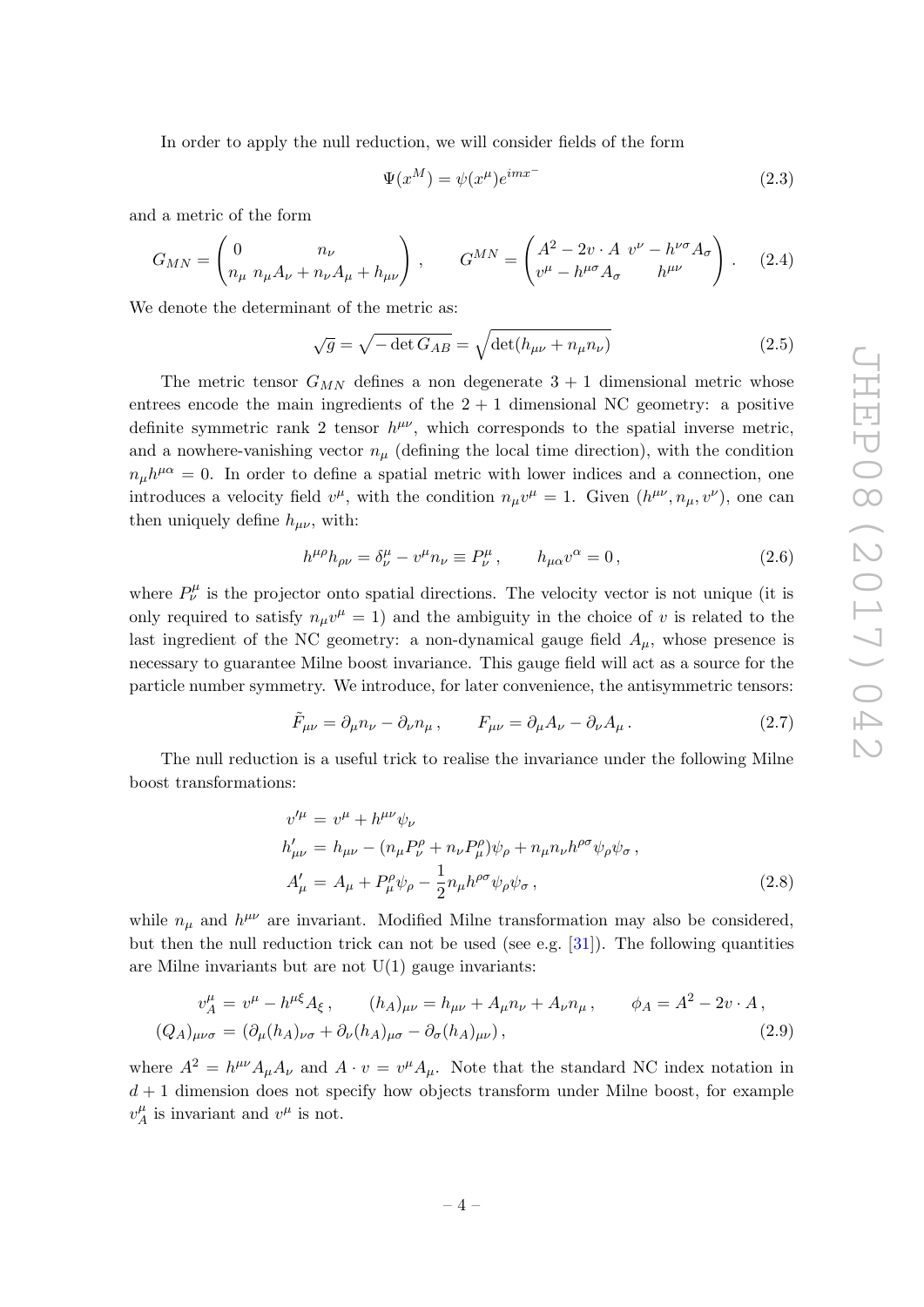The Levi-Civita connection obtained from the metric in eq. [\(2.4\)](#page-4-0) is:

$$
\Gamma_{--}^{-} = \Gamma_{--}^{\mu} = 0, \qquad \Gamma_{\mu-}^{-} = \frac{1}{2} v_A^{\sigma} \tilde{F}_{\mu\sigma}, \qquad \Gamma_{\nu-}^{\mu} = \frac{1}{2} h^{\mu\sigma} \tilde{F}_{\nu\sigma},
$$
\n
$$
\Gamma_{\mu\nu}^{-} = \frac{1}{2} \left( \phi_A (\partial_{\mu} n_{\nu} + \partial_{\nu} n_{\mu}) + v_A^{\sigma} (Q_A)_{\mu\nu\sigma} \right),
$$
\n
$$
\Gamma_{\nu\rho}^{\mu} = \frac{1}{2} \left( v_A^{\mu} (\partial_{\nu} n_{\rho} + \partial_{\rho} n_{\nu}) + h^{\mu\sigma} (Q_A)_{\nu\rho\sigma} \right).
$$
\n(2.10)

One may wonder about the relation between this symmetric connection and  $d+1$  dimensional connection  $\hat{\Gamma}^{\mu}_{\nu\rho}$  used in the standard torsional formulation of the NC geometry. The latter defines a  $d+1$  dimensional covariant derivative  $\mathcal{D}_{\mu}$  with the following properties

<span id="page-5-0"></span>
$$
\mathcal{D}_{\mu} n_{\nu} = 0, \qquad \mathcal{D}_{\mu} h^{\rho \sigma} = 0, \tag{2.11}
$$

and with purely temporal torsion, i.e.  $h_{\mu\sigma}\hat{\Gamma}^{\sigma}_{[\nu\rho]} = 0$ . The connection  $\hat{\Gamma}^{\mu}_{\nu\rho}$  (which is not symmetric if  $\tilde{F}_{\mu\nu}$  is non-zero) is given by:

$$
\hat{\Gamma}^{\mu}_{\nu\rho} = v^{\mu}\partial_{\rho}n_{\nu} + \frac{1}{2}h^{\mu\sigma}(\partial_{\nu}h_{\rho\sigma} + \partial_{\rho}h_{\nu\sigma} - \partial_{\sigma}h_{\nu\rho}) + h^{\mu\sigma}n_{(\nu}K_{\rho)\sigma},\tag{2.12}
$$

where the two form  $K_{\mu\nu}$  parametrizes an ambiguity which is not fixed by the conditions in eq. [\(2.11\)](#page-5-0). The simmetric part  $\hat{\Gamma}^{\mu}_{(\nu\rho)}$  is related to  $\Gamma^{\mu}_{\nu\rho}$  by the following relation [\[31\]](#page-23-8):

$$
\Gamma^{\mu}_{\nu\rho} = \hat{\Gamma}^{\mu}_{(\nu\rho)} + \frac{1}{2}h^{\mu\sigma}(Q_A)_{\nu\rho\sigma},\qquad(2.13)
$$

while  $\hat{\Gamma}^{\mu}_{[\nu\rho]}$  is not directly related to  $\Gamma^{\mu}_{\nu\rho}$ .

Since we are dealing with spinors, the covariant derivative also contains the spin connection term and then it is necessary to introduce an orthonormal frame field (vielbein) which relates the metric in the curved spacetime with the flat tangent space. The metric in the flat tangent space is given by

$$
G_{AB} = G^{AB} = \begin{pmatrix} 0 & 1 & 0 & 0 \\ 1 & 0 & 0 & 0 \\ 0 & 0 & 1 & 0 \\ 0 & 0 & 0 & 1 \end{pmatrix} . \tag{2.14}
$$

As usual, the vielbein are defined by the following relations:

$$
G_{MN} = e^A{}_M G_{AB} e^B{}_N, \qquad G_{AB} = e^M{}_A G_{MN} e^N{}_B,
$$
  
\n
$$
e^A{}_M e^M{}_B = \delta^A{}_B, \qquad e^M{}_A e^A{}_N = \delta^M{}_N.
$$
\n(2.15)

In order to consider the coupling of fermions to  $2 + 1$  NC gravity, the dreibein will be defined by dimensional reduction of fierbein. Such operation is not unique. The following choice turns out to be convenient:

$$
e^{A}_{\ M} = \begin{pmatrix} e^{-}_{M} \\ e^{+}_{M} \\ e^{a}_{M} \end{pmatrix} = \begin{pmatrix} e^{-}_{-} & e^{-}_{\mu} \\ e^{+}_{-} & e^{+}_{\mu} \\ e^{a}_{-} & e^{a}_{\mu} \end{pmatrix} = \begin{pmatrix} 1 & A_{\mu} \\ 0 & n_{\mu} \\ 0 & e^{a}_{\mu} \end{pmatrix} . \tag{2.16}
$$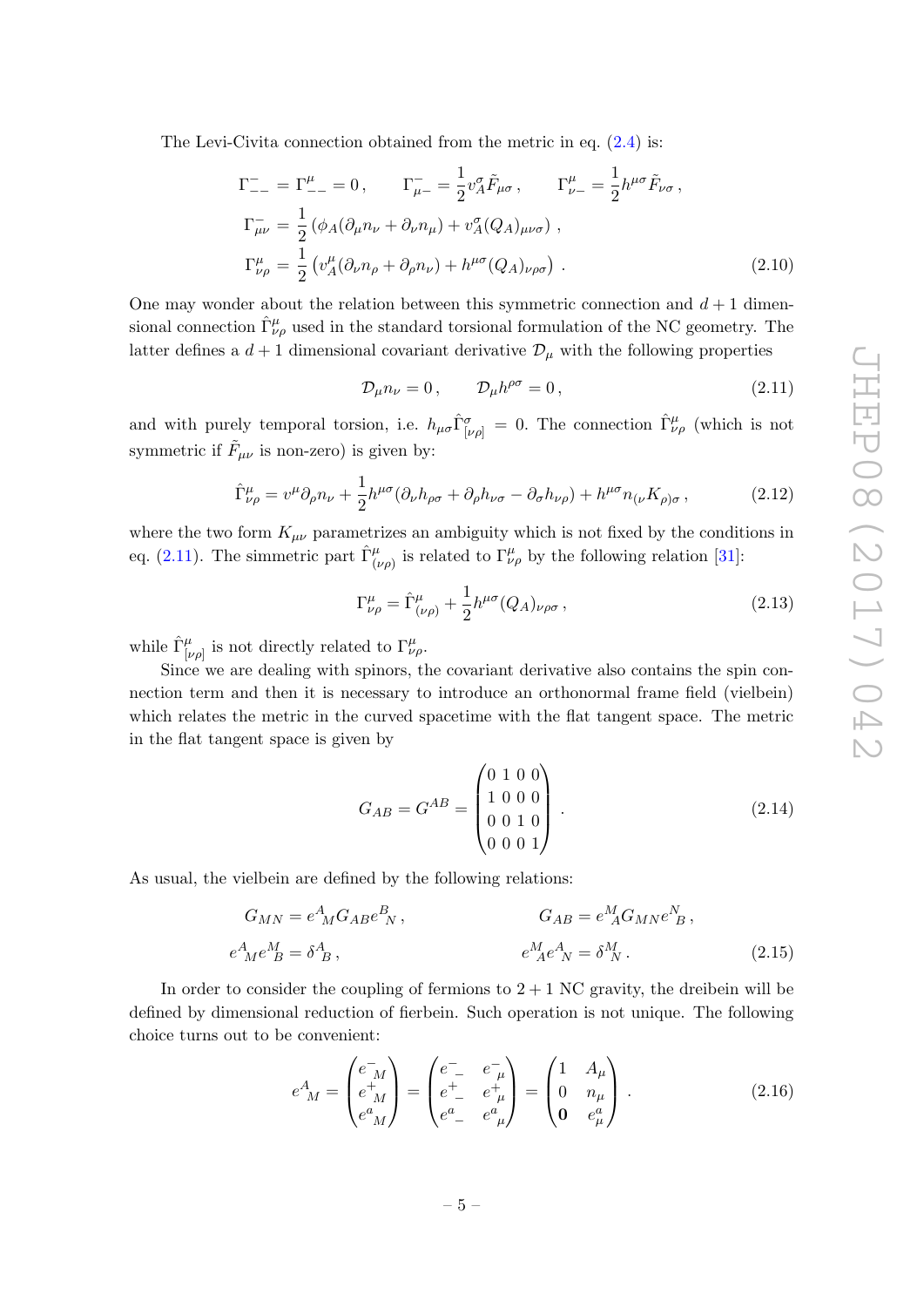We can further simplify our expression by using the consistency relations among fielbein with different indices

$$
e^{M}_{ A} e^{B}_{ M} = \delta_{A}^{ B} , \qquad e^{A}_{ M} e^{N}_{ A} = \delta_{M}^{ N} , \qquad (2.17)
$$

which entail the following constraints:

$$
v^{\mu}e^{a}_{\mu} = 0 \qquad \qquad (\text{from } e^{M}_{+}e^{a}_{M} = 0)
$$
  
\n
$$
n_{\mu}e^{\mu}_{a} = 0 \qquad \qquad (\text{from } e^{M}_{-}e^{a}_{M} = 0)
$$
  
\n
$$
e^{\mu}_{a}e^{b}_{\nu} = \delta_{a}{}^{b} \qquad \qquad (\text{from } e^{M}_{-}e^{b}_{M} = 0)
$$
  
\n
$$
h^{\mu\nu}e^{a}_{\mu}e^{b}_{\nu} = \delta^{ab} \qquad \qquad (\text{from } e^{M}_{-}e^{b}_{M} = 0)
$$
  
\n
$$
e^{a}_{\mu}e^{a}_{\nu} = h_{\mu\nu}, \qquad e^{\mu}_{a}e^{\nu}_{a} = h^{\mu\nu}, \qquad e^{\mu}_{a} = e^{\mu a} \qquad \qquad (2.18)
$$

These relations simplify the vielbein with the inverted indices:

$$
e^{M}_{ A} = \begin{pmatrix} e^{M} & e^{M}_{+} & e^{M}_{a} \end{pmatrix} = \begin{pmatrix} e^{-} - e^{-} + e^{-} - e^{-} \\ e^{\mu} - e^{\mu} + e^{\mu} - e^{\mu} - e^{\mu} - e^{\mu} - e^{\mu} - e^{\mu} - e^{\mu} - e^{\mu} - e^{\mu} - e^{\mu} - e^{\mu} - e^{\mu} - e^{\mu} - e^{\mu} - e^{\mu} - e^{\mu} - e^{\mu} - e^{\mu} - e^{\mu} - e^{\mu} - e^{\mu} - e^{\mu} - e^{\mu} - e^{\mu} - e^{\mu} - e^{\mu} - e^{\mu} - e^{\mu} - e^{\mu} - e^{\mu} - e^{\mu} - e^{\mu} - e^{\mu} - e^{\mu} - e^{\mu} - e^{\mu} - e^{\mu} - e^{\mu} - e^{\mu} - e^{\mu} - e^{\mu} - e^{\mu} - e^{\mu} - e^{\mu} - e^{\mu} - e^{\mu} - e^{\mu} - e^{\mu} - e^{\mu} - e^{\mu} - e^{\mu} - e^{\mu} - e^{\mu} - e^{\mu} - e^{\mu} - e^{\mu} - e^{\mu} - e^{\mu} - e^{\mu} - e^{\mu} - e^{\mu} - e^{\mu} - e^{\mu} - e^{\mu} - e^{\mu} - e^{\mu} - e^{\mu} - e^{\mu} - e^{\mu} - e^{\mu} - e^{\mu} - e^{\mu} - e^{\mu} - e^{\mu} - e^{\mu} - e^{\mu} - e^{\mu} - e^{\mu} - e^{\mu} - e^{\mu} - e^{\mu} - e^{\mu} - e^{\mu} - e^{\mu} - e^{\mu} - e^{\mu} - e^{\mu} - e^{\mu} - e^{\mu} - e^{\mu} - e^{\mu} - e^{\mu} - e^{\mu} - e^{\mu} - e^{\mu} - e^{\mu} - e^{\mu} - e^{\mu} - e^{\mu} - e^{\mu} - e^{\mu} - e^{\mu} - e^{\mu} - e^{\mu} - e^{\mu} - e^{\mu} - e^{\mu} - e^{\mu} - e^{\mu} - e^{\mu} - e^{\mu} - e^{\mu} - e^{\mu} - e^{\mu} - e^{\
$$

The following relation is useful:

$$
h_{\mu\rho}e_a^{\rho} = h_{\mu\rho}h^{\rho\tau}e_\tau^a = (\delta_\mu^\tau - v^\tau n_\mu)e_\tau^a = e_\mu^a.
$$
 (2.20)

#### <span id="page-6-0"></span>2.2 Dirac action

The Dirac operator is expressed as

$$
\mathcal{D} = \gamma^M D_M = \gamma^A e^M_A D_M \,, \tag{2.21}
$$

Conventions for gamma matrices with lightcone indices are summarized in appendix [A.](#page-18-0) The covariant derivative takes the form

$$
D_M \Psi = \left(\partial_M + \frac{1}{4} \omega_{MAB} \gamma^{AB}\right) \Psi = \left(\partial_M + \frac{1}{8} \omega_{MAB} [\gamma^A, \gamma^B]\right) \Psi, \tag{2.22}
$$

 $\omega_{MAB}$  being the spin connection defined in appendix [B.](#page-19-0) We shall derive the non-relativistic fermion action in  $2 + 1$ -dimensions from the null reduction of the  $3 + 1$ -dimensional Dirac action:

<span id="page-6-2"></span>
$$
S = \int d^4x \sqrt{g} \, i \bar{\Psi} \, \not{\!\!\! D} \Psi \,. \tag{2.23}
$$

The connection in the covariant derivative  $D_M$  has no torsion term and so the lagrangian in eq. [\(2.23\)](#page-6-2) can be made hermitian by partial integration.

## <span id="page-6-1"></span>2.3 Flat space-time

We start by considering the simplest flat case:

<span id="page-6-3"></span>
$$
n_{\mu} = (1, 0, 0), \quad h_{\mu\nu} = \text{diag}(0, 1, 1), \quad v^{\mu} = (1, 0, 0), \tag{2.24}
$$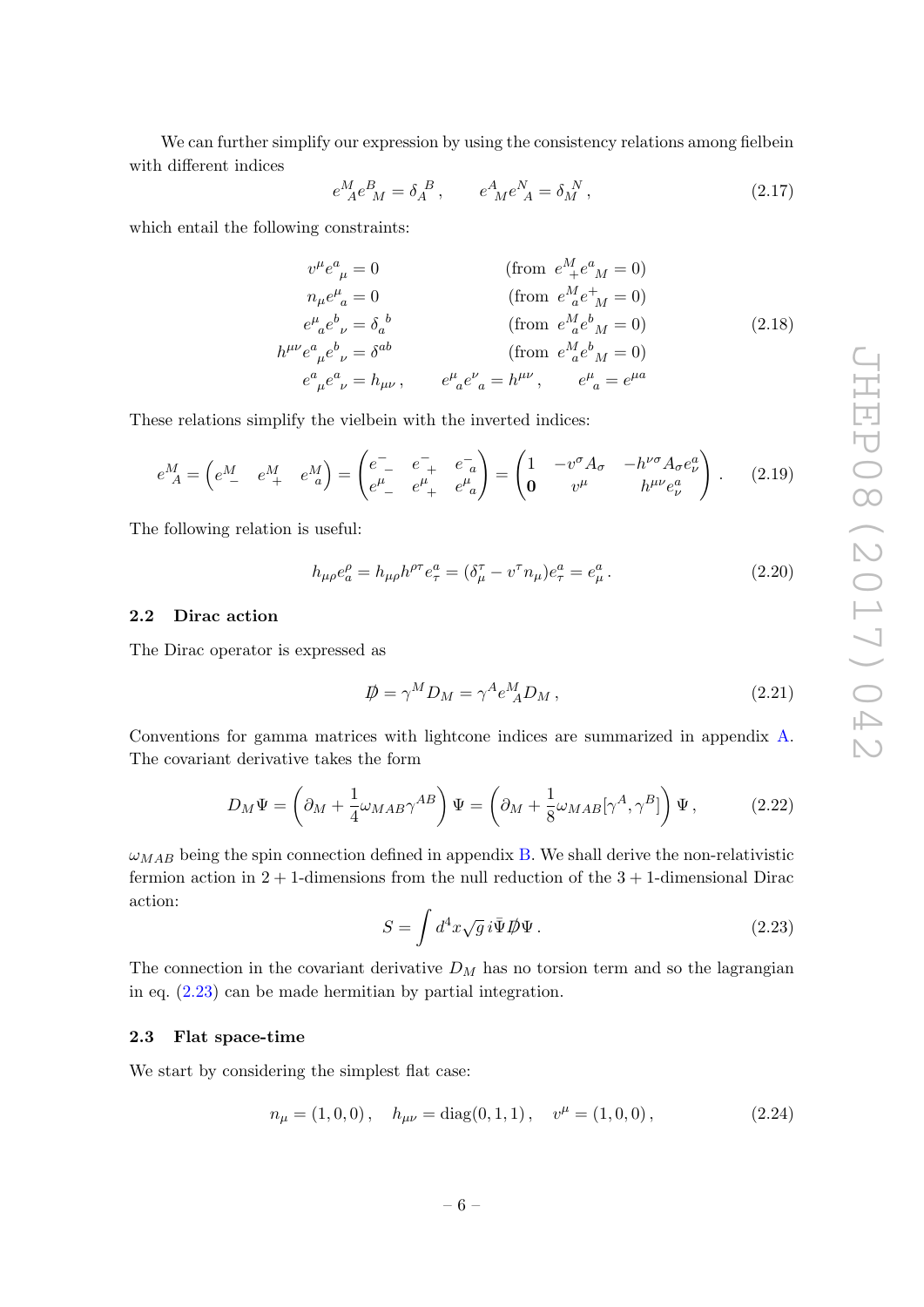and  $A_{\mu} = 0$ . The Dirac action is just the flat one. The following notation is used:

<span id="page-7-1"></span>
$$
\Psi(x^M) = \begin{pmatrix} \chi_L(x^\mu) \\ \varphi_L(x^\mu) \\ \varphi_R(x^\mu) \\ \chi_R(x^\mu) \end{pmatrix} e^{imx^-}.
$$
\n(2.25)

and the Dirac Lagrangian can be written as

$$
\mathcal{L} = -\sqrt{2}m\chi_L^{\dagger}\chi_L - \sqrt{2}m\chi_R^{\dagger}\chi_R - \sqrt{2}i\varphi_L^{\dagger}\partial_t\varphi_L - \sqrt{2}i\varphi_R^{\dagger}\partial_t\varphi_R + + i\varphi_L^{\dagger}(\partial_1 + i\partial_2)\chi_L + i\chi_L^{\dagger}(\partial_1 - i\partial_2)\varphi_L - i\chi_R^{\dagger}(\partial_1 + i\partial_2)\varphi_R - i\varphi_R^{\dagger}(\partial_1 - i\partial_2)\chi_R.
$$
\n(2.26)

We find the Euler-Lagrange equations of motion for the various components:

$$
\chi_L = \frac{i}{m} \frac{1}{\sqrt{2}} (\partial_1 - i \partial_2) \varphi_L, \qquad \chi_R = -\frac{i}{m} \frac{1}{\sqrt{2}} (\partial_1 + i \partial_2) \varphi_R,
$$
  

$$
\partial_t \varphi_L = \frac{1}{\sqrt{2}} (\partial_1 + i \partial_2) \chi_L, \qquad \partial_t \varphi_R = -\frac{1}{\sqrt{2}} (\partial_1 - i \partial_2) \chi_R.
$$
 (2.27)

As expected for the Dirac action in the massless case, the left and right Weyl spinors decouple. The auxiliary fields  $\chi_{L,R}$  can be eliminated by the equations of motion and replaced in the Lagrangian; we obtain a set of decoupled Schrödinger equations for the fermions  $\varphi_{L,R}$ .

## <span id="page-7-0"></span>2.4 Curved spacetime

In this section we will write eq. [\(2.23\)](#page-6-2) in a more explicit way, in order to later establish the gyromagnetic factor and show that the action is conformal invariant. The left and right-handed parts of the Dirac spinor decouple:

$$
\Psi = \begin{pmatrix} \Psi_L \\ \Psi_R \end{pmatrix}, \qquad \Psi_L = \begin{pmatrix} \chi_L \\ \varphi_L \end{pmatrix}, \qquad \Psi_R = \begin{pmatrix} \varphi_R \\ \chi_R \end{pmatrix}.
$$
 (2.28)

In the remaining part of this section we will consider the action  $\mathcal{L}_1$  for just the left component  $\Psi_L$  ( $\Psi_R$  is completely analogous):

$$
\Psi_L = \begin{pmatrix} \chi \\ \varphi \end{pmatrix} e^{imx^-} , \qquad S_L = \int d^4x \sqrt{g} \mathcal{L}_1 , \qquad (2.29)
$$

where

$$
\mathcal{L}_{1} = i\Psi_{L}^{\dagger} \bar{\sigma}^{A} D_{A} \Psi_{L} = ie^{-imx^{-}} \left( \chi^{\dagger} \varphi^{\dagger} \right) \bar{\sigma}^{-} D_{\underset{(A)}{-}} \left[ \begin{pmatrix} \chi \\ \varphi \end{pmatrix} e^{imx^{-}} \right] \n+ ie^{-imx^{-}} \left( \chi^{\dagger} \varphi^{\dagger} \right) \bar{\sigma}^{+} D_{\underset{(A)}{+}} \left[ \begin{pmatrix} \chi \\ \varphi \end{pmatrix} e^{imx^{-}} \right] \n+ ie^{-imx^{-}} \left( \chi^{\dagger} \varphi^{\dagger} \right) \sigma^{a} e^{M}_{a} D_{M} \left[ \begin{pmatrix} \chi \\ \varphi \end{pmatrix} e^{imx^{-}} \right].
$$
\n(2.30)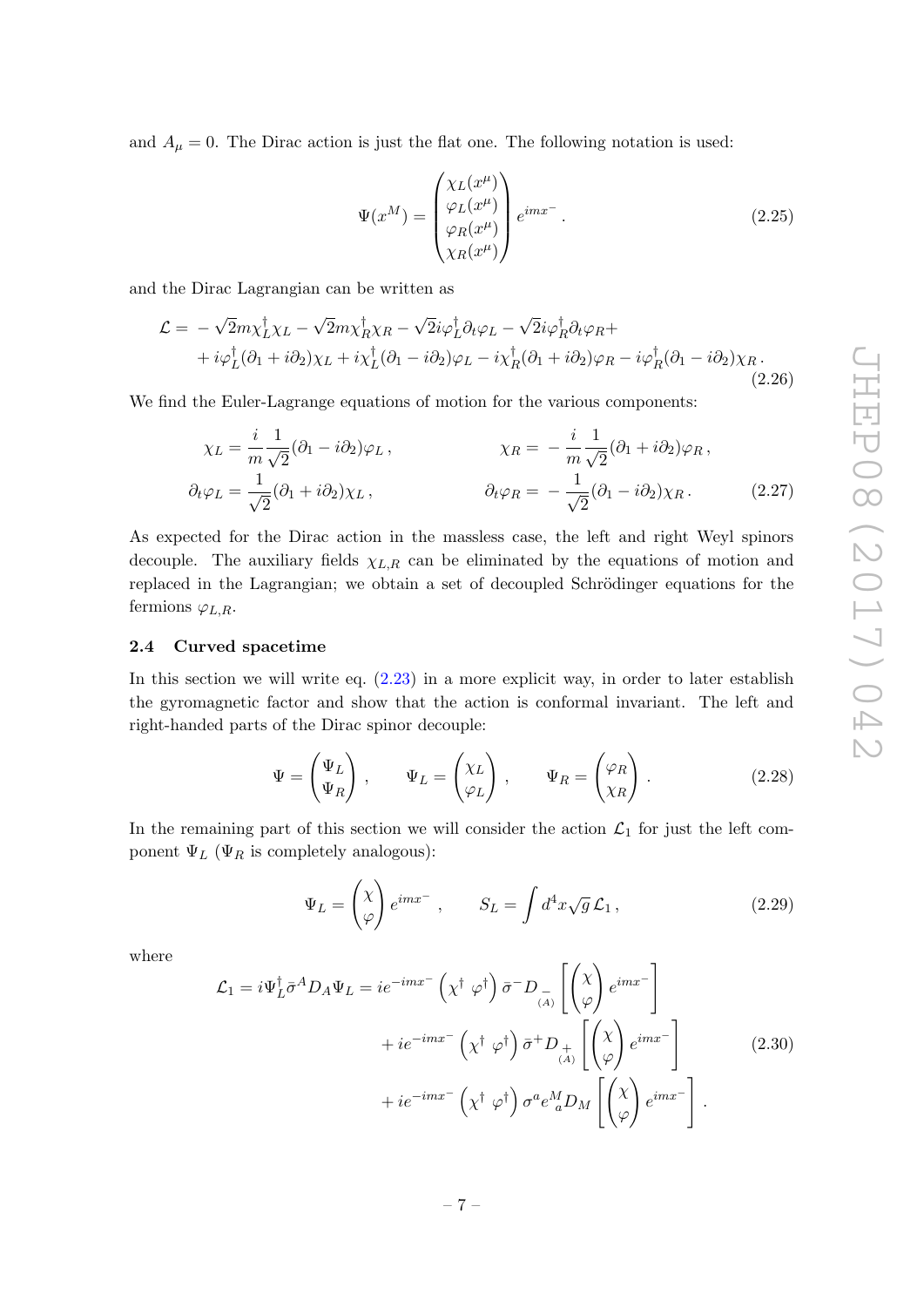For convenience, we renamed  $(\chi_L, \varphi_L)$  as  $(\chi, \varphi)$ . An explicit calculation gives:

$$
D_{\stackrel{-}{(A)}} = e^M_{\stackrel{-}{(A)}} D_M = \begin{pmatrix} 1 & \mathbf{0} \end{pmatrix} \begin{pmatrix} D_{\stackrel{-}{(M)}} \\ D_{\mu} \end{pmatrix} = D_{\stackrel{-}{(M)}},
$$
  
\n
$$
D_{\stackrel{+}{(A)}} = e^M_{\stackrel{+}{(A)}} D_M = \begin{pmatrix} -v^{\sigma} A_{\sigma} & v^{\mu} \end{pmatrix} \begin{pmatrix} D_{\stackrel{-}{(M)}} \\ D_{\mu} \end{pmatrix} = -v^{\sigma} A_{\sigma} D_{\stackrel{-}{(M)}} + v^{\mu} D_{\mu},
$$
  
\n
$$
D_a = e^M_{\stackrel{-}{a}} D_M = \begin{pmatrix} -e^{\sigma}_{\stackrel{-}{a}} A_{\sigma} & e^{\mu}_{\stackrel{-}{a}} \end{pmatrix} \begin{pmatrix} D_{\stackrel{-}{(M)}} \\ D_{\mu} \end{pmatrix} = -e^{\sigma}_{\stackrel{-}{a}} A_{\sigma} D_{\stackrel{-}{(M)}} + e^{\mu}_{\stackrel{-}{a}} D_{\mu}.
$$
\n(2.31)

We can write  $\mathcal{L}_1$  as follows:

<span id="page-8-0"></span>
$$
\mathcal{L}_{1} = -\sqrt{2}m\chi^{\dagger}\chi - \sqrt{2}i\varphi^{\dagger}\hat{D}_{t}\varphi + i\varphi^{\dagger}(\hat{D}_{1} + i\hat{D}_{2})\chi + i\chi^{\dagger}(\hat{D}_{1} - i\hat{D}_{2})\varphi \n+ \frac{i}{4}\left(\chi^{\dagger} \varphi^{\dagger}\right)(\bar{\sigma}^{+}\nu^{\mu} + \sigma^{a}e^{\mu}_{a})\omega_{\mu AB}\sigma^{AB}\begin{pmatrix} \chi \\ \varphi \end{pmatrix} \n+ \frac{i}{4}\left(\chi^{\dagger} \varphi^{\dagger}\right)(\bar{\sigma}^{-} - \nu^{\sigma}A_{\sigma}\bar{\sigma}^{+} - \sigma^{a}e^{\sigma}_{a}A_{\sigma})\omega_{\mu AB}\sigma^{AB}\begin{pmatrix} \chi \\ \varphi \end{pmatrix},
$$
\n(2.32)

where we introduced derivatives which are covariant with respect to the local  $U(1)$  symmetry:

$$
\hat{D}_t = v^{\mu} \left( \partial_{\mu} - imA_{\mu} \right) , \qquad \hat{D}_a = e^{\mu}{}_{a} \left( \partial_{\mu} - imA_{\mu} \right) . \tag{2.33}
$$

The last two lines are more troublesome and require the explicit knowledge of the components of the spin connection, because its Lorentz indices are contracted with sigma matrices, containing also spinorial indices.

We can put the action  $(2.32)$  in the following form:

<span id="page-8-1"></span>
$$
\mathcal{L}_1 = \left(\chi^{\dagger} \varphi^{\dagger}\right) \begin{pmatrix} A & B \\ C & E \end{pmatrix} \begin{pmatrix} \chi \\ \varphi \end{pmatrix},\tag{2.34}
$$

where

$$
A = -\sqrt{2} \left( m + \frac{1}{4} \tilde{F}_{\mu\nu} e_1^{\mu} e_2^{\nu} \right) ,
$$
  
\n
$$
B = (e_1^{\mu} - ie_2^{\mu}) \left( i \tilde{D}_{\mu} + \frac{i}{4} \tilde{F}_{\mu\nu} v^{\nu} \right) , \qquad C = (e_1^{\mu} + ie_2^{\mu}) \left( i \tilde{D}_{\mu} + i \frac{3}{4} \tilde{F}_{\mu\nu} v^{\nu} \right) ,
$$
  
\n
$$
E = \sqrt{2} \left[ v^{\mu} \left( -i \tilde{D}_{\mu} - \frac{i}{4} h^{\rho \sigma} \partial_{\mu} h_{\rho \sigma} \right) - \frac{i}{2} (v^{\mu} v^{\nu} \partial_{\mu} n_{\nu} + \partial_{\mu} v^{\mu}) - \frac{1}{4} F_{\mu\nu} e_1^{\mu} e_2^{\nu} \right] .
$$
 (2.35)

In these expressions  $\tilde{D}_{\mu}$  denotes a partially covariant derivative which includes just the gauge and the curved space spin connection  $\tilde{\omega}_{\mu ab}$  built just with the spatial tetrad  $e^a_\mu$ ; this derivative acts on the matter fields  $\varphi$  and  $\chi$  as follows:

$$
\tilde{D}_{\mu}\varphi = \left[\partial_{\mu} - \frac{i}{2}\tilde{\omega}_{\mu 12} - imA_{\mu}\right]\varphi, \qquad \tilde{D}_{\mu}\chi = \left[\partial_{\mu} + \frac{i}{2}\tilde{\omega}_{\mu 12} - imA_{\mu}\right]\chi, \tag{2.36}
$$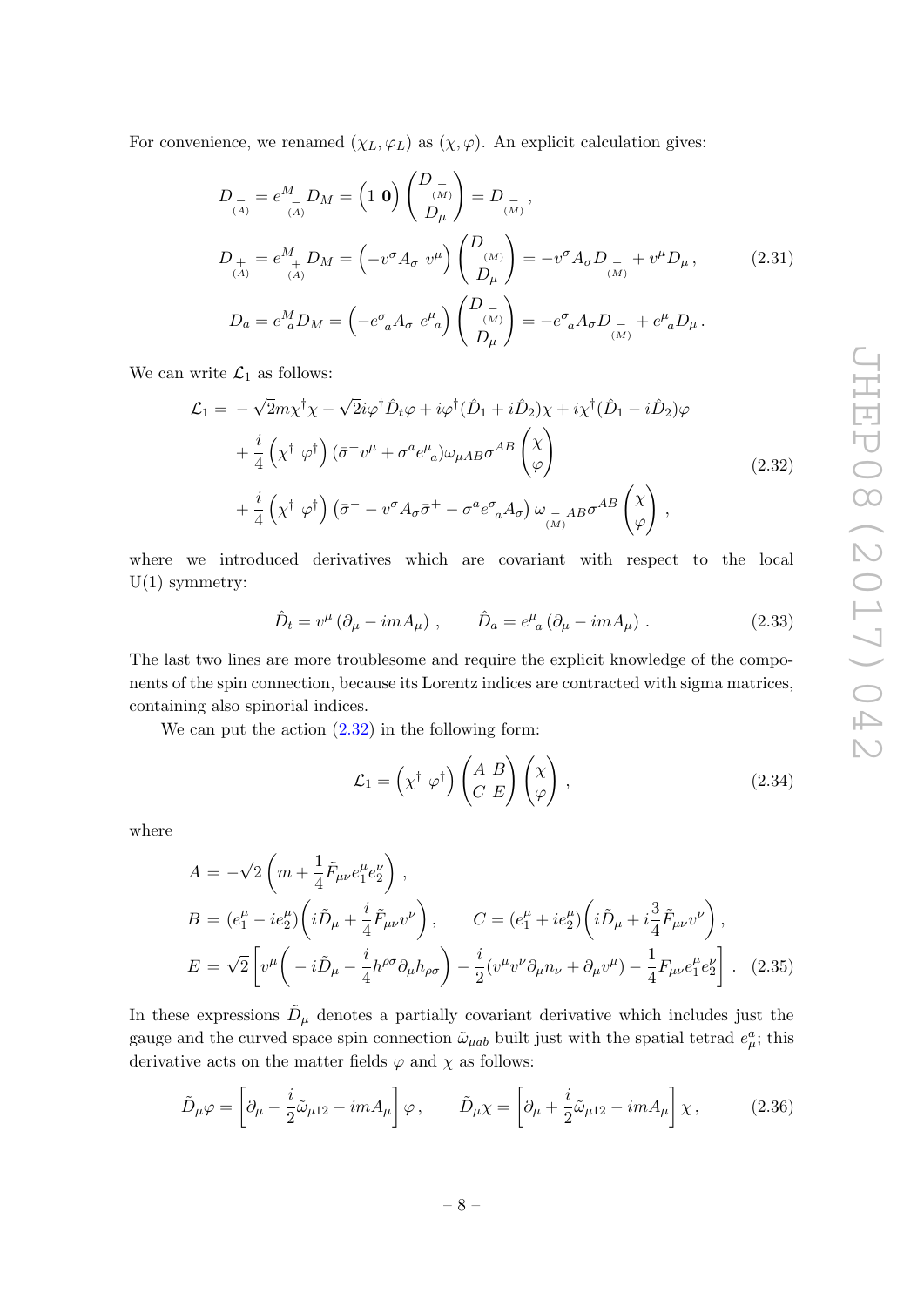where

$$
\tilde{\omega}_{\mu ab} = \frac{1}{2} \left( e^{\nu}{}_{a} \left( \partial_{\mu} e^{b}{}_{\nu} - \partial_{\nu} e^{b}{}_{\mu} \right) - e^{\nu}{}_{b} \left( \partial_{\mu} e^{a}{}_{\nu} - \partial_{\nu} e^{a}{}_{\mu} \right) - e^{\nu}{}_{a} e^{\rho}{}_{b} e^{c}{}_{\mu} \left( \partial_{\nu} e^{c}{}_{\rho} - \partial_{\rho} e^{c}{}_{\nu} \right) \right) . \tag{2.37}
$$

The auxiliary field  $\chi$  is determined by the equations of motion as follows:

<span id="page-9-2"></span>
$$
\chi = \frac{i(e_1^{\mu} - ie_2^{\mu})\left(\tilde{D}_{\mu} + \frac{1}{4}v^{\nu}\tilde{F}_{\mu\nu}\right)\varphi}{\sqrt{2}\left(m + \frac{\tilde{F}_{\mu\nu}e_1^{\mu}e_2^{\nu}}{4}\right)}.
$$
\n(2.38)

Replacing it into the action in eq. [\(2.34\)](#page-8-1), we could obtain a cumbersome Lagrangian written only in terms of  $\varphi$ . In order to keep our calculations simple, we will later specialize to some specific backgrounds.

#### <span id="page-9-0"></span>2.5 Gyromagnetic ratio

Let us compute the gyro-magnetic ratio of the non-relativistic fermion. We consider flat background space-time as in eq.  $(2.24)$  and a generic particle number background gauge field  $A_{\mu}$ . Specializing the general results in appendix [B,](#page-19-0) we find the non-zero components of the spin connection:

$$
\omega_{++i} = -F_{0i} = -E_i, \qquad \omega_{i+j} = -\frac{1}{2}F_{ij} = -\frac{B}{2}, \qquad \omega_{0ij} = -\frac{1}{2}F_{ij} = -\frac{B}{2}.
$$
 (2.39)

Eliminating  $\chi$  with the equations of motion, we obtain:

$$
S = \int d^3x \left[ \frac{i}{2} \varphi^\dagger \overleftrightarrow{\partial_t} \varphi - \frac{1}{2m} \delta^{ij} (D_i \varphi)^\dagger (D_j \varphi) - \frac{1}{4} B \varphi^\dagger \varphi \right]. \tag{2.40}
$$

In this calculation we considered a left-handed fermion; the case of a right-handed one is completely analogous and gives the same lagrangian, with an opposite sign for the  $B\varphi^{\dagger}\varphi$  coupling.

The generic form of the gyromagnetic coupling in  $2 + 1$  dimension is

$$
\mp g \frac{q}{4m} B \varphi^{\dagger} \varphi \tag{2.41}
$$

where q is the charge and the  $\mp$  sign refers to left or right-handed spinor, respectively. Since in our conventions the charge associated to the particle number symmetry is  $q = m$ , we find a gyromagnetic ratio  $g = 1$ . This is consistent with the form of the Milne boost transformations which come from null reduction, which are valid for  $g = 2s$  [\[5\]](#page-22-1): this is the simplest way in which Galilean covariance can be realized.

#### <span id="page-9-1"></span>3 Weyl invariance

In order to study the conformal symmetry of the theory, it is useful to determine the Weyl weights of the fields appearing in the action. Weyl transformations act on the metric in the following way:

$$
n_{\mu} \to e^{2\sigma} n_{\mu} , \qquad h_{\mu\nu} \to e^{2\sigma} h_{\mu\nu} \qquad v^{\mu} \to e^{-2\sigma} v^{\mu} , \qquad h^{\mu\nu} \to e^{-2\sigma} h^{\mu\nu} . \tag{3.1}
$$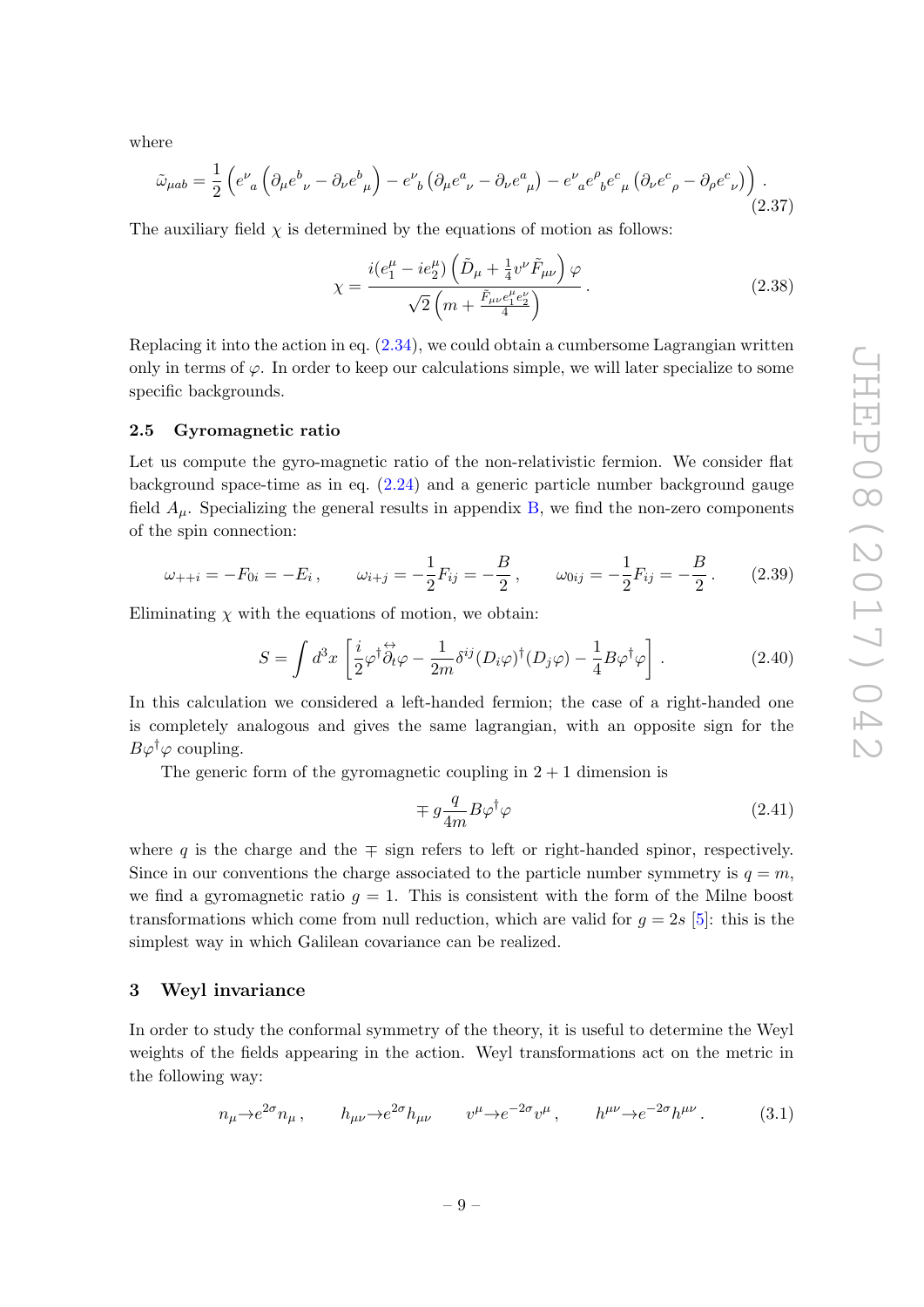The action on the frame fields is as follows:

$$
e_M^-\to e_M^-, \qquad e_M^+\to e_M^+e^{2\sigma}, \qquad e_M^a\to e_M^a e^{\sigma}
$$
  
\n
$$
e_-^M\to e_-^M, \qquad e_+^M\to e_+^M e^{-2\sigma}, \qquad e_a^M\to e_a^M e^{-\sigma}.
$$
 (3.2)

It is also useful to know how each element of the spin connection transforms under a Weyl transformation:

$$
\omega_{-ab} \to \omega_{-ab},
$$
\n
$$
\omega_{-+a} \to e^{-\sigma} (\omega_{-+a} + e^{\nu}_{a} \partial_{\nu} \sigma),
$$
\n
$$
\omega_{\mu-a} \to e^{\sigma} (\omega_{\mu-a} + n_{\mu} e^{\nu}_{a} \partial_{\nu} \sigma),
$$
\n
$$
\omega_{\mu++} \to \omega_{\mu-+} - \partial_{\mu} \sigma + n_{\mu} v^{\nu} \partial_{\nu} \sigma,
$$
\n
$$
\omega_{\mu+a} \to e^{-\sigma} (\omega_{\mu+a} + (-v^{\nu} e^{a}_{\mu} + e^{\nu}_{a} A_{\mu}) \partial_{\nu} \sigma),
$$
\n
$$
\omega_{\mu ab} \to \omega_{\mu ab} + (e^{a}_{\mu} e^{b}_{b} - e^{b}_{\mu} e^{b}_{a}) \partial_{\nu} \sigma.
$$
\n(3.3)

In the usual relativistic case the components of a Dirac spinor have all the same Weyl weight; this is not true in the null reduction setting that we are considering, because the tetrads have different Weyl weights. The transformation of the  $(\chi, \varphi)$  components is as follows:

<span id="page-10-3"></span><span id="page-10-2"></span>
$$
\chi \to e^{-2\sigma} \chi \,, \qquad \varphi \to e^{-\sigma} \varphi \,. \tag{3.4}
$$

This can be derived from dimensional analysis in the flat case, see eq.  $(2.27)$ : in units of length,  $[\varphi] = -1$  and  $[\chi] = -2$ . In the case of a Dirac fermion

$$
\Psi = \begin{pmatrix} \chi_L \\ \varphi_L \\ \varphi_R \\ \chi_R \end{pmatrix}, \qquad \text{dimensions are} \qquad [\Psi] = \begin{pmatrix} -2 \\ -1 \\ -1 \\ -2 \end{pmatrix}. \tag{3.5}
$$

We note that this Weyl weight choice is crucial in order to assign to the term  $\bar{\Psi}\Psi$  a welldefined Weyl weight. A conformal coupling term such as  $R\Psi\Psi$  would have mass dimension 5, spoiling conformal invariance.

Promoting  $\sigma$  to a spacetime-dependent function in eq. [\(3.4\)](#page-10-2), one can then verify the Weyl invariance of the action in eq.  $(2.32)$  by direct calculation, using the non-homogeneus part of the variation of the spin connection (see eq. [\(3.3\)](#page-10-3)). One can also check that this is consistent with eq. [\(2.38\)](#page-9-2): if we insert  $\varphi \rightarrow e^{-\sigma} \varphi$ , we indeed find that  $\chi \rightarrow e^{-2\sigma} \chi$ .

# <span id="page-10-0"></span>4 Heat kernel for fermions

#### <span id="page-10-1"></span>4.1 General framework

For a complex field  $\phi$ , the vacuum functional W is defined by

$$
e^{iW} = \int \mathcal{D}\phi^{\dagger} \mathcal{D}\phi \ e^{iS_D[\phi^{\dagger}, \phi]} \tag{4.1}
$$

where  $S_D$  is the classical action specified by a differential operator D. In the bosonic case, the path integral is evaluated in terms of the functional determinant of the operator  $D$  as

<span id="page-10-4"></span>
$$
iW = -\log \det(D) \tag{4.2}
$$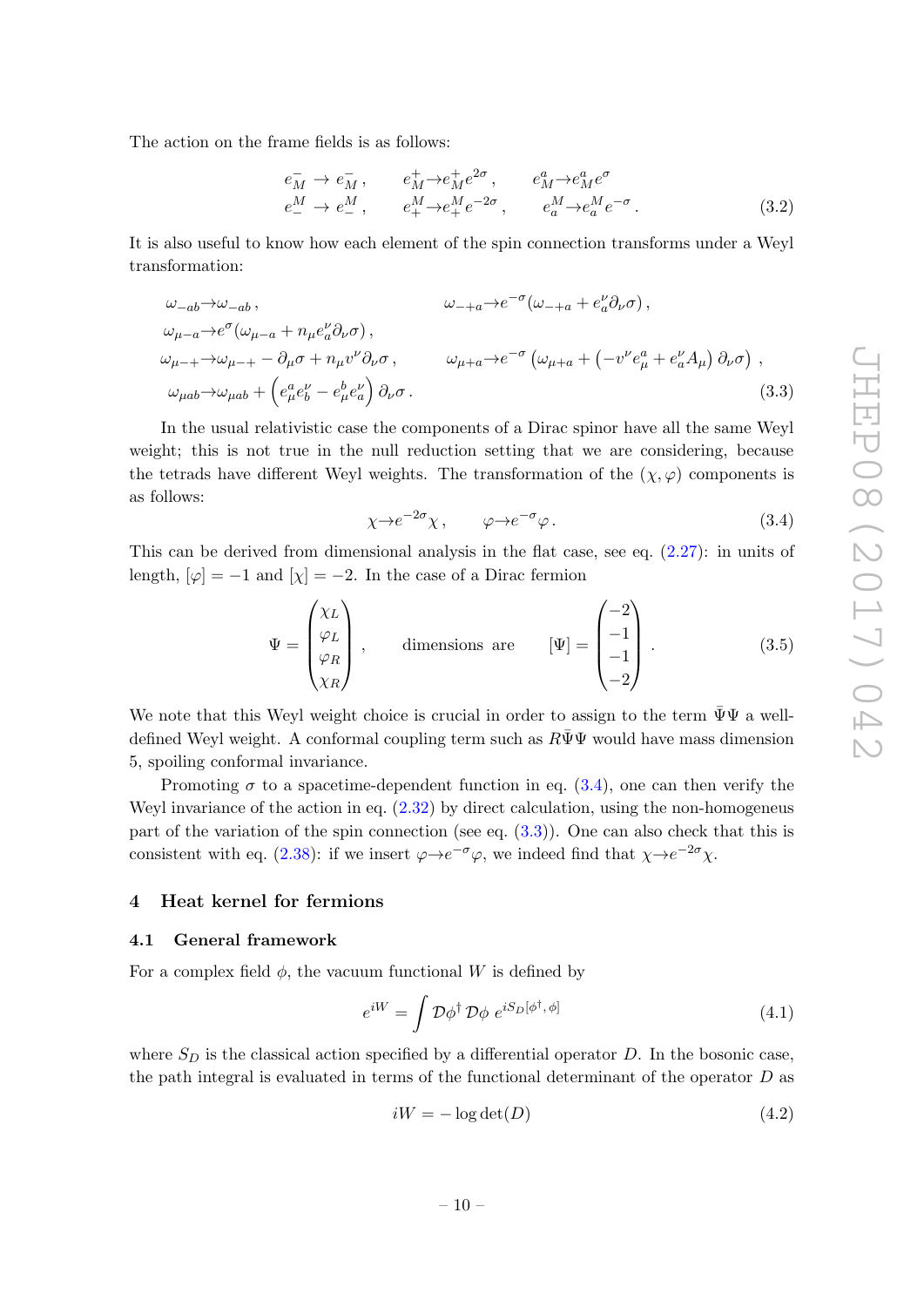In the fermionic case there are two differencies: first the change of sign in the r.h.s. of  $(4.2)$ due to the Berezin functional integration. Second, there is the difficulty that the Dirac operator  $\bar{\psi}$  is not elliptic after a Wick rotation. This problem can be bypassed by evaluating the determinant of the square of the Dirac operator and inserting a factor  $1/2$ :

$$
iW = \frac{1}{2}\log\det(\vec{p}^2)
$$
\n(4.3)

In this way the Euclidean version of the squared Dirac operator is elliptic and meets the requirements needed in order to make the heat kernel computation. In fact, using anticommutation rules for the product of totally antisymmetric Dirac matrices we find (see e.g. [\[44,](#page-24-2) [45\]](#page-24-3)):

<span id="page-11-1"></span>
$$
\left(i\rlap{\,/}D\right)^2 = -\Box + \frac{1}{4}R \equiv -\hat{\triangle} \,, \qquad \Box = D_A D^A \,. \tag{4.4}
$$

We need to compute the HK with the imaginary time version of the operator  $\hat{\triangle}$  in eq. [\(4.4\)](#page-11-1). To this purpose we decompose it as the flat part  $\triangle$  plus curved space perturbation  $\delta \triangle$ :

<span id="page-11-2"></span>
$$
\hat{\triangle} = \triangle \mathbf{1} + \delta \triangle , \qquad \triangle = (-2im\partial_t + \partial_i^2) . \tag{4.5}
$$

# <span id="page-11-0"></span>4.2 The flat case

The computation of the HK is performed in imaginary time space. This is realized by the substitutions

<span id="page-11-4"></span>
$$
t \to -it_E, \qquad \partial_t \to i\partial_{t_E}, \qquad m \to im_E. \tag{4.6}
$$

The HK operator of an operator  $\hat{\mathcal{O}}_E$  is defined as

$$
\hat{K}_{\hat{O}_E}(s) = \exp(s\hat{O}_E). \tag{4.7}
$$

We will denote by  $K_{\hat{\mathcal{O}}_E}$  the matrix elements

$$
K_{\hat{\mathcal{O}}_E}(s, x, t, x', t') = \langle xt | \hat{K}_{\hat{\mathcal{O}}_E}(s) | x't' \rangle, \qquad (4.8)
$$

and by  $\tilde{K}_{\hat{O}_E}$  the diagonal matrix elements

$$
\tilde{K}_{\hat{\mathcal{O}}_E}(s, x, t) = \langle xt | \hat{K}_{\hat{\mathcal{O}}_E}(s) | xt \rangle. \tag{4.9}
$$

In the flat non-relativistic case, with operator  $\triangle$  in [\(4.5\)](#page-11-2):

$$
\Delta = \left(-2im\partial_t + \partial_i^2\right) = \left(-2m\sqrt{-\partial_t^2} + \partial_i^2\right),\tag{4.10}
$$

the heat kernel has been evaluated in [\[27\]](#page-23-3) and its matrix elements read

<span id="page-11-3"></span>
$$
K_{\triangle}(s) = \langle xt | e^{s\triangle} | x't' \rangle = \frac{1}{2\pi} \frac{ms}{m^2 s^2 + \frac{(t-t')^2}{4}} \frac{1}{(4\pi s)^{d/2}} \exp\left(-\frac{(x-x')^2}{4s}\right). \tag{4.11}
$$

Here a comment is in order: to use the heat kernel machinery with the Schrödinger operator, we use the formal replacement  $-2im\partial_t \longrightarrow -2m\sqrt{-\partial_t^2}$ . This, by itself, does not render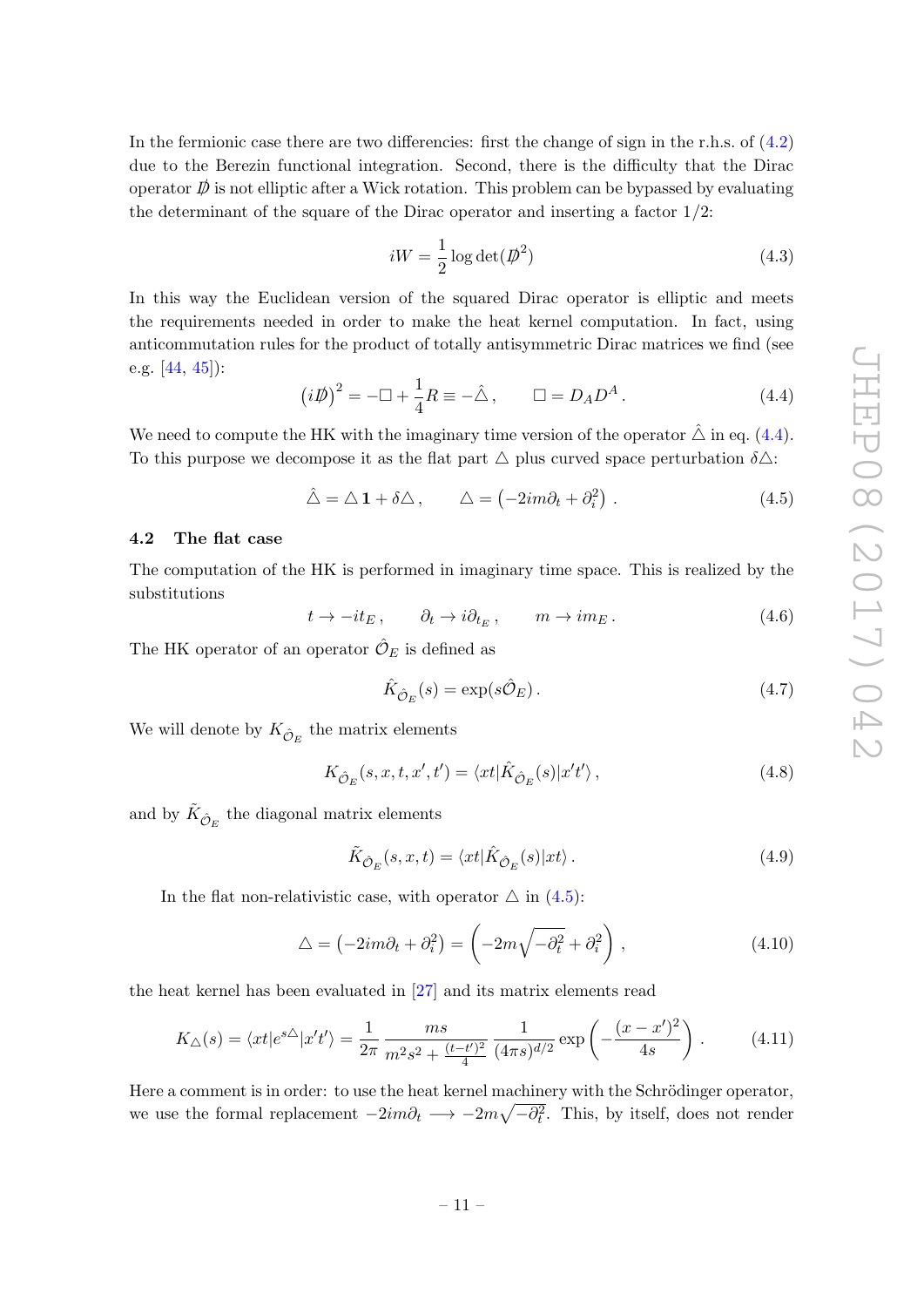the Schrödinger operator elliptic, but it makes possible an integral representation in which the exponential of the Schrödinger operator is written as a sum of exponentials of elliptic operators, which is precisely what is needed to compute the heat kernel, namely

$$
e^{-2m\sqrt{-\partial_t^2}} = \int_0^\infty d\sigma \frac{m}{\sqrt{\pi}} \frac{1}{\sigma^{3/2}} e^{-\frac{m^2}{\sigma}} e^{-\sigma(-\partial_t^2)}, \qquad (4.12)
$$

This trick was first introduced in [\[46\]](#page-24-4), although in a different context, and used in [\[27\]](#page-23-3) to evaluate the anomaly in the bosonic case. In its essence, this regularization is not different from the one normally used in the relativistic case to adapt the heat kernel procedure to fermions: to make elliptic the Dirac operator, one first considers its square, perform the heat kernel, and then takes the square root of the resulting determinant.

An alternative way to compute the trace anomaly is by the Fujikawa's method: this was recently performed in [\[28\]](#page-23-4), obtaining the same numerical result for the scalar case. An alternative treatment of the heat kernel procedure, applied to parabolic operators, was developed in [\[29\]](#page-23-5), obtaining a results which disagrees with both [\[27\]](#page-23-3) and [\[28\]](#page-23-4).

# <span id="page-12-0"></span>4.3 The curved case

In order to explicitly compute the functional determinant we work in coordinate representation with scalar product:

$$
\langle xt|x't'\rangle_g = \frac{\delta(x-x')\delta(t-t')}{\sqrt{g}}.
$$
\n(4.13)

In curved background, the HK can be evaluated as a perturbative expansion around [\(4.11\)](#page-11-3). The trace of the HK in the coordinate basis can be expanded in powers of  $s$  as:

$$
\tilde{K}_{\hat{\triangle}}(s) = \text{Tr}\langle xt | e^{s\hat{\triangle}} | xt \rangle_g = \frac{1}{s^{d/2+1}} \left( a_0(\hat{\triangle}) + a_2(\hat{\triangle})s + a_4(\hat{\triangle})s^2 + \ldots \right).
$$
 (4.14)

This defines the De Witt-Seeley-Gilkey coefficients  $a_{2k}(\hat{\triangle})$  of the problem. In nonrelativistic  $2 + 1$  dimensional theories, the trace anomaly is proportional to the  $a_4$  coefficient [\[27\]](#page-23-3).

It is convenient to introduce a quantum mechanical space, with flat inner product

$$
\langle xt|x't'\rangle = \delta(x - x')\delta(t - t'),\tag{4.15}
$$

and, for any operator  $\hat{\mathcal{O}}$ , to define the operator  $\hat{M}_{\hat{\mathcal{O}}}$  such that

$$
\langle xt|\hat{\mathcal{O}}|x't'\rangle_g = \langle xt|\hat{M}_{\hat{\mathcal{O}}}|x't'\rangle. \tag{4.16}
$$

Thus, one introduces and "effective" operator  $\hat{M}_{\hat{O}}$  that keeps track of the metric in the inner product. In our case, if  $\hat{\mathcal{O}} = \hat{\triangle} = \Box - \frac{1}{4}R$ , then

$$
\langle xt|\hat{M}|x't'\rangle = g^{1/4}(x,t)\left(\Box_{x,t} - \frac{1}{4}R\right)\left[g^{-1/4}(x,t)\delta(x-x')\delta(t-t')\right].\tag{4.17}
$$

In this way we can expand the trace of the HK as

$$
\tilde{K}_{\hat{M}}(s) = \text{Tr}\,\langle xt|e^{s\hat{M}}|xt\rangle = \frac{1}{s^{d/2+1}}\left[a_0(\hat{M}) + s\,a_2(\hat{M}) + s^2a_4(\hat{M}) + \dots\right] \equiv \sqrt{g}\tilde{K}_{\hat{\triangle}}(s) \,. \tag{4.18}
$$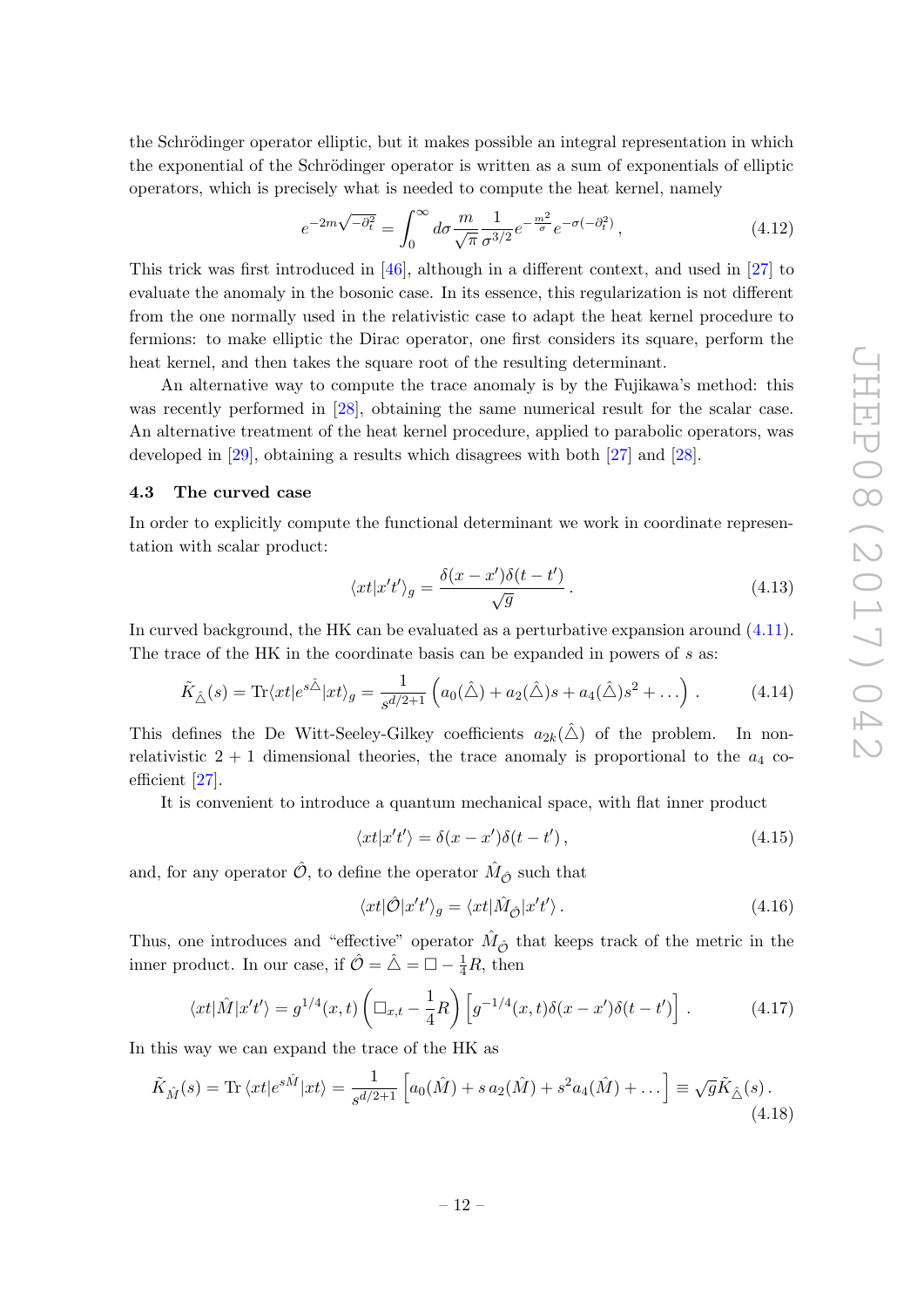#### <span id="page-13-0"></span>4.4 A specific perturbation of flat spacetime

To proceed, we specialize to a particular perturbation of flat spacetime:

$$
n_{\mu} = \left(\frac{1}{1 - \eta(x^{i})}, 0, 0\right), \qquad v^{\mu} = \left(1 - \eta(x^{i}), 0, 0\right), \qquad h_{ij} = \delta_{ij}, \qquad A_{\mu} = 0. \tag{4.19}
$$

Also we remind that the spatial frame field is a Kronecker delta:

$$
e_i^a = e_a^i = \delta_a^i. \tag{4.20}
$$

For simplicity, we choose  $\eta$  independent from the time coordinate. The non-vanishing components of the spin connection and Cristoffel symbols are:

$$
\omega_{\mu}{}_{-i}a = \frac{1}{2}\frac{\partial_a \eta}{1-\eta}, \qquad \omega_{\mu}{}_{(-i)(A)}{}_{+} = -\frac{1}{2}\delta_{\mu i}\frac{\partial_i \eta}{1-\eta}, \qquad \omega_{\mu}{}_{(-i)}{}_{a} = \frac{1}{2}\delta_{\mu}{}_{+}\frac{\partial_a \eta}{(1-\eta)^2},
$$
  
\n
$$
\Gamma_{\mu}{}_{-} = \frac{1}{2}\delta_{\mu i}\frac{\partial_i \eta}{1-\eta}, \qquad \Gamma_{\mu}{}^{\rho}{}_{-} = -\frac{1}{2}\delta_{\mu}{}_{+}\delta^{\rho i}\frac{\partial_i \eta}{(1-\eta)^2}, \qquad \Gamma_{\mu\nu}{}^{\rho} = \frac{1}{2}\delta^{\rho}{}_{+}\delta_{\mu}{}_{+}\delta_{\nu i}\frac{\partial_i \eta}{1-\eta}.
$$
\n(4.21)

The imaginary time version of operator  $\hat{M}_{\hat{O}}$  is obtained by using eq. [\(4.6\)](#page-11-4):

$$
g^{1/4} \left( \Box - \frac{1}{4} R \right)_{E} g^{-1/4} \Psi =
$$
  
=  $\left[ -2im \mathbf{1} + 2im\eta \mathbf{1} + \frac{i}{2} (\partial_a \eta) \gamma^{+a} \right] \partial_t \Psi + \left[ -\frac{1}{2} (\partial_a \eta) \gamma^{-+} - \frac{1}{2} \eta (\partial_a \eta) \gamma^{-+} \right] \partial_a \Psi$   
+  $\left[ \frac{1}{8} (\partial_a \eta)^2 \mathbf{1} - \frac{1}{4} \partial^2 \eta \gamma^{-+} - \frac{1}{4} \eta (\partial^2 \eta) \gamma^{-+} - \frac{1}{4} (\partial_a \eta)^2 \gamma^{-+} - \frac{1}{2} m (\partial_a \eta) \gamma^{-a} - \frac{1}{2} m \eta (\partial_a \eta) \gamma^{-a} \right] \Psi$   
+  $\left[ \frac{1}{16} (\partial_a \eta)^2 \mathbf{1} + \frac{1}{16} (\partial_a \eta) (\partial_b \eta) \{ \gamma^{-a}, \gamma^{+b} \} \right] \Psi + \partial^2 \Psi.$  (4.22)

We will need the matrix elements of  $\hat{M}$  in coordinate representation; to this purpose, it is useful to use the following decomposition:

<span id="page-13-1"></span>
$$
\langle xt|\hat{M}|x't'\rangle = \langle xt|\left[\Delta \mathbf{1} + P(x)\delta(x - x')\delta(t - t') + S(x)\sqrt{-\partial_t^2}\delta(x - x')\delta(t - t')\right] + a_i(x)\partial_i\delta(x - x')\delta(t - t')\Big]|x't'\rangle,
$$
\n(4.23)

where

$$
P(x) = \frac{3}{16} (\partial_i \eta)^2 \mathbf{1} - \frac{1}{4} (\partial^2 \eta) \gamma^{-+} - \frac{1}{4} \eta (\partial^2 \eta) \gamma^{-+} - \frac{1}{4} (\partial_i \eta)^2 \gamma^{-+} - \frac{1}{2} m (\partial_i \eta) \gamma^{-i} - \frac{1}{2} m \eta (\partial_i \eta) \gamma^{-i} + \frac{1}{16} (\partial_i \eta) (\partial_j \eta) \{ \gamma^{-i}, \gamma^{-j} \},
$$
  
\n
$$
S(x) = 2m\eta \mathbf{1} + \frac{1}{2} (\partial_i \eta) \gamma^{+i} ,
$$
  
\n
$$
a_i(x) = -\frac{1}{2} (\partial_i \eta) \gamma^{-+} - \frac{1}{2} \eta (\partial_i \eta) \gamma^{-+} .
$$
\n(4.24)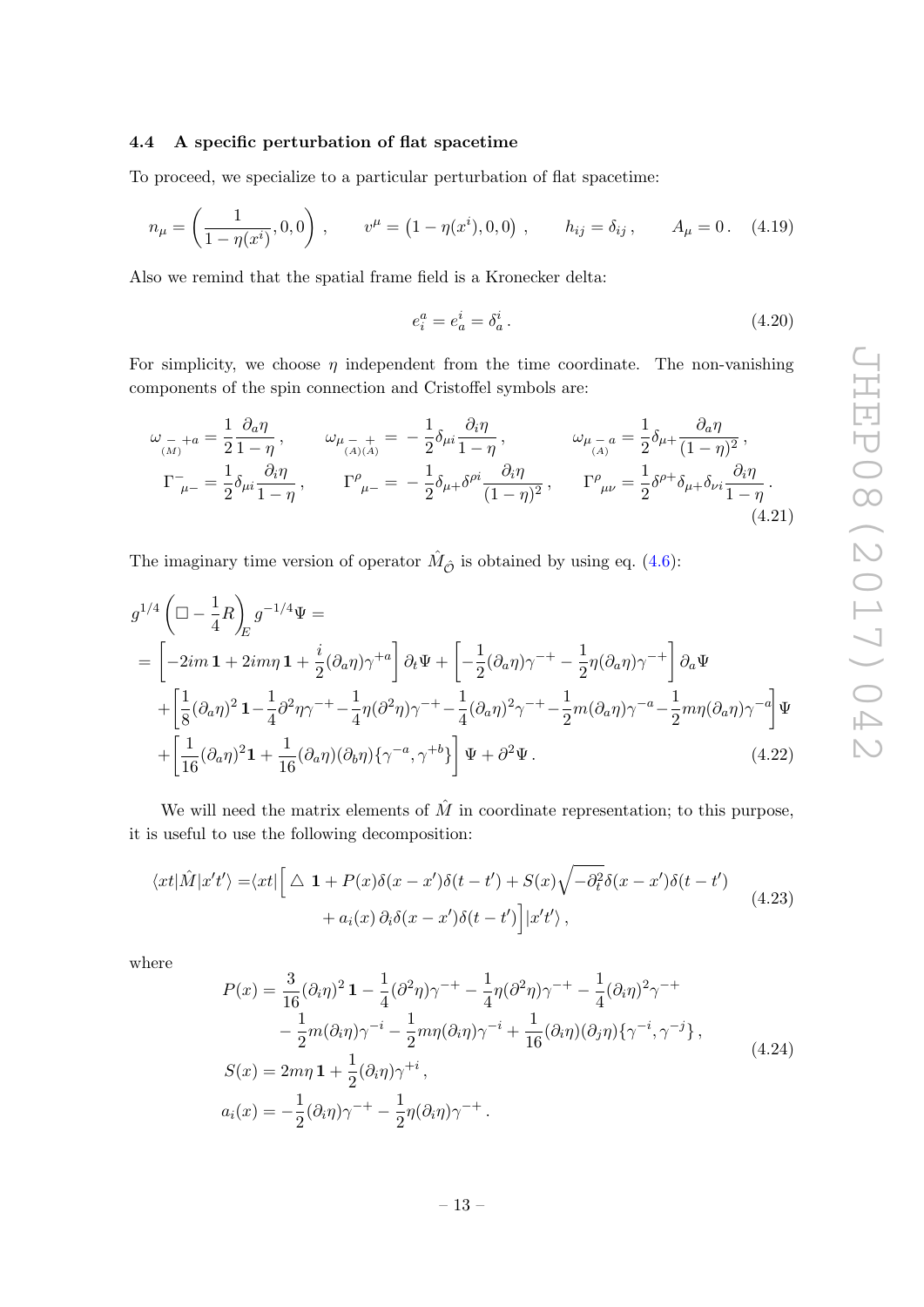A more explicit form is:

$$
P(x) = \begin{pmatrix} P_{11}(x) & 0 & 0 & 0 \ P_{21}(x) & P_{22}(x) & 0 & 0 \ 0 & 0 & P_{22}(x) & P_{32}(x) \ 0 & 0 & 0 & P_{11}(x) \end{pmatrix},
$$
(4.25)

where

$$
P_{11}(x) = \frac{5}{16} (\partial_i \eta)^2 + \frac{1}{4} (\partial^2 \eta) + \frac{1}{4} \eta (\partial^2 \eta) ,
$$
  
\n
$$
P_{22}(x) = -\frac{3}{16} (\partial_i \eta)^2 - \frac{1}{4} (\partial^2 \eta) - \frac{1}{4} \eta (\partial^2 \eta) ,
$$
  
\n
$$
P_{21}(x) = \frac{\sqrt{2}}{2} m [(\partial_1 + i \partial_2) \eta + \eta (\partial_1 + i \partial_2) \eta] ,
$$
  
\n
$$
P_{32}(x) = \frac{\sqrt{2}}{2} m [(-\partial_1 + i \partial_2) \eta + \eta (-\partial_1 + i \partial_2) \eta] .
$$
\n(4.26)

Moreover:

$$
S(x) = \begin{pmatrix} S_{11}(x) & S_{12}(x) & 0 & 0 \\ 0 & S_{11}(x) & 0 & 0 \\ 0 & 0 & S_{11}(x) & 0 \\ 0 & 0 & S_{43}(x) & S_{11}(x) \end{pmatrix},
$$
(4.27)

where

$$
S_{11}(x) = 2m\eta, \qquad S_{12}(x) = \frac{\sqrt{2}}{2}(\partial_1 - i\partial_2)\eta, \qquad S_{43}(x) = -\frac{\sqrt{2}}{2}(\partial_1 + i\partial_2)\eta, \qquad (4.28)
$$

and:

$$
a_i(x) = a_{11}(x) \begin{pmatrix} 1 & 0 & 0 & 0 \\ 0 & -1 & 0 & 0 \\ 0 & 0 & -1 & 0 \\ 0 & 0 & 0 & 1 \end{pmatrix}, \qquad a_{11}(x) = \frac{1}{2}(\partial_i \eta) + \frac{1}{2} \eta(\partial_i \eta). \tag{4.29}
$$

# <span id="page-14-0"></span>4.5 Perturbative expansion

The next task is to obtain the De Witt-Seeley-Gilkey expansion of the HK operator, in order to find the  $a_4$  coefficient and then the trace anomaly. We will split  $\hat{M}$  in a free part plus a perturbation  $\hat{V}$ :

$$
\langle xt|\hat{M}|x't'\rangle = \langle xt|\bigtriangleup \mathbf{1} + \hat{V}|x't'\rangle = g^{1/4}(\bigtriangleup \mathbf{1} + \delta \bigtriangleup) \left[g^{-1/4}\delta(x-x')\delta(t-t')\right]. \tag{4.30}
$$

We can expand perturbatively the HK as a Dyson series:

$$
\hat{K}_{\hat{M}}(s) = \exp\left[s\left(\Delta \mathbf{1} + \hat{V}\right)\right] = \sum_{n=0}^{\infty} \hat{K}_n(s),\tag{4.31}
$$

where the terms of the sum are

$$
\hat{K}_n(s) = \int_0^s ds_n \int_0^{s_n} ds_{n-1} \cdots \int_0^{s_2} ds_1 e^{(s-s_n)\Delta \mathbf{1}} \hat{V} e^{(s_n - s_{n-1})\Delta \mathbf{1}} \hat{V} \dots e^{(s_2 - s_1)\Delta \mathbf{1}} \hat{V} e^{s_1 \Delta \mathbf{1}}.
$$
\n(4.32)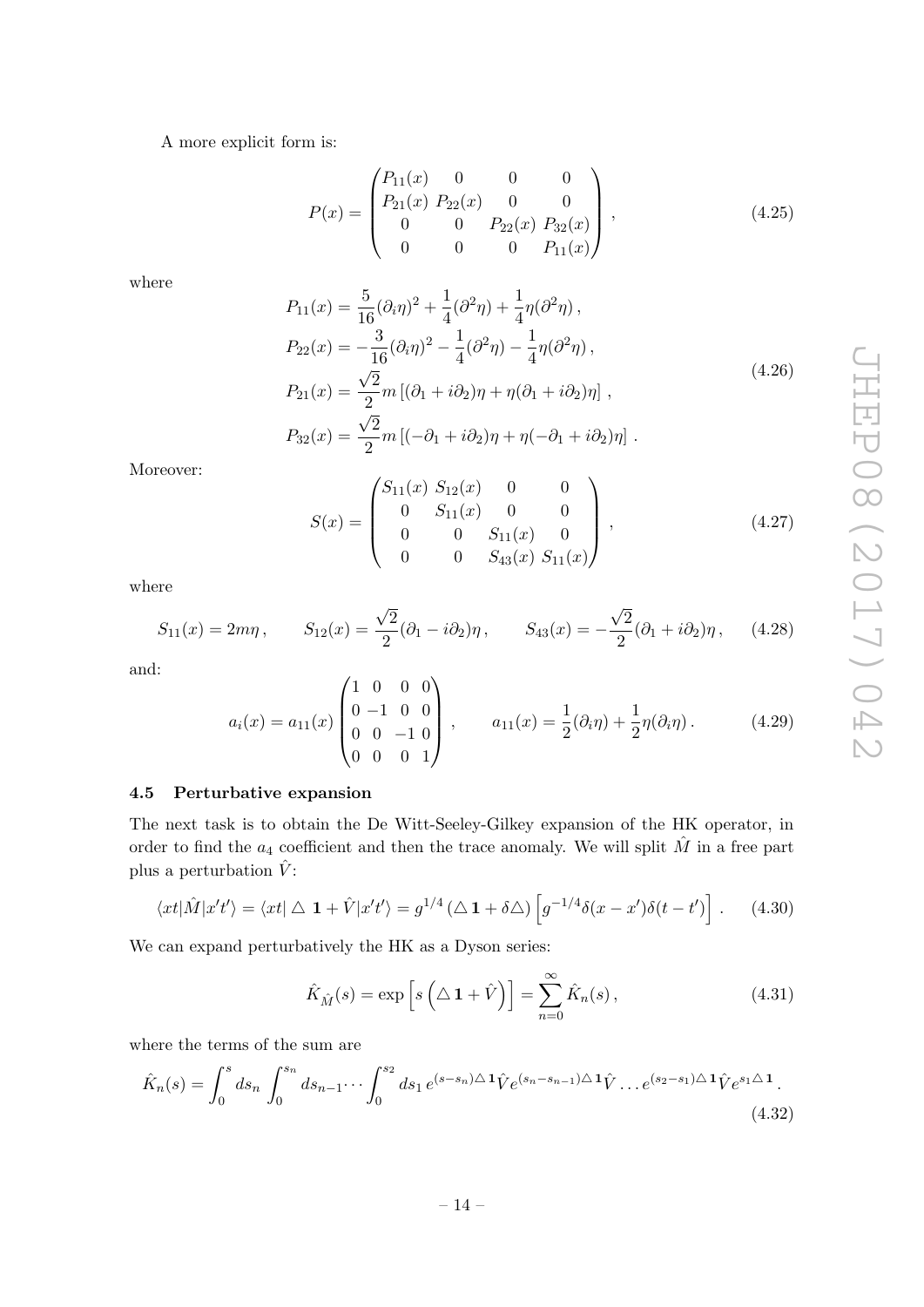Since we are perturbing around flat space, from [\[27\]](#page-23-3) we have

$$
K_{\triangle}(s) = \langle xt | e^{s\triangle 1} | x't' \rangle = \frac{1}{2\pi} \frac{ms}{m^2 s^2 + \frac{1}{4} (t - t')^2} \frac{1}{(4\pi s)^{d/2}} \exp\left[ -\frac{(x - x')^2}{4s} \right] \mathbf{1}, \qquad (4.33)
$$

which gives

$$
\tilde{K}_{\triangle}(s) = \text{Tr}\langle xt|e^{s\triangle 1}|xt\rangle = \frac{2}{m(4\pi s)^{d/2+1}}\text{Tr}(1) = \frac{8}{m(4\pi s)^{d/2+1}}.
$$
\n(4.34)

## <span id="page-15-0"></span>4.5.1 Single insertion

At the first order the Dyson series is

$$
K_1(s) = \int_0^s ds' \langle xt | e^{(s-s')\triangle} \hat{V} e^{s'\triangle} | x't' \rangle.
$$
 (4.35)

According to eq. [\(4.23\)](#page-13-1), we can decompose the expression as

$$
K_1(s) = K_{1P}(s) + K_{1S}(s) + K_{1a_i}(s) = \text{Tr} \int_0^s ds' \langle xt | e^{(s-s')\Delta} P(x) e^{s'\Delta} | x't' \rangle
$$
  
+ 
$$
\text{Tr} \int_0^s ds' \langle xt | e^{(s-s')\Delta} S(x) \sqrt{-\partial_t^2} e^{s'\Delta} | x't' \rangle
$$
  
+ 
$$
\text{Tr} \int_0^s ds' \langle xt | e^{(s-s')\Delta} a_i(x) \partial_i e^{s'\Delta} | x't' \rangle.
$$
(4.36)

The contribution  $K_{1a_i}(s)$  contains an implicit sum over the index *i*.

Note that we also introduced in the expression the trace operation, since we are now dealing with squared matrices and the heat kernel expansion required a trace over the operator considered.

We can use the following results from appendix A of  $[27]$ :

$$
\tilde{K}_{1P} = \frac{2}{m(4\pi s)^{d/2+1}} \text{Tr}\left(sP + \frac{1}{6}s^2 \partial_x^2 P + \dots\right),\tag{4.37}
$$

$$
\tilde{K}_{1S} = \frac{2}{m(4\pi s)^{d/2+1}} \text{Tr}\left(\frac{S}{2m} + \frac{s}{12m}\partial^2 S + \frac{s^2}{120m}\partial^4 S + \dots\right). \tag{4.38}
$$

Moreover the contribution  $\tilde{K}_{1a_i}$  due to  $a_i$  is the sum of the trace of various terms proportional to the derivatives of  $a_i$ ; these terms have all zero trace and so  $\tilde{K}_{1a_i} = 0$ .

#### <span id="page-15-1"></span>4.5.2 Double insertion

At the second order the heat kernel expansion is

$$
K_2(s) = \int_0^s ds' \int_0^{s'} ds'' \langle xt | e^{(s-s')\triangle} \hat{V} e^{(s'-s'')\triangle} \hat{V} e^{s''\triangle} | x't' \rangle.
$$
 (4.39)

 $K_2$  splits into the sum of several contributions:

$$
K_2(s) = \sum_{X} K_{2X}(s) = K_{2PP}(s) + K_{2SS}(s) + K_{2PS}(s) + K_{2SP}(s) + K_{2a_ia_j}(s) + K_{2a_iP}(s) + K_{2a_iP}(s) + K_{2a_iS}(s) + K_{2a_iS}(s),
$$
\n(4.40)

where in each contribution there is an implicit sum over the indices  $i, j$ .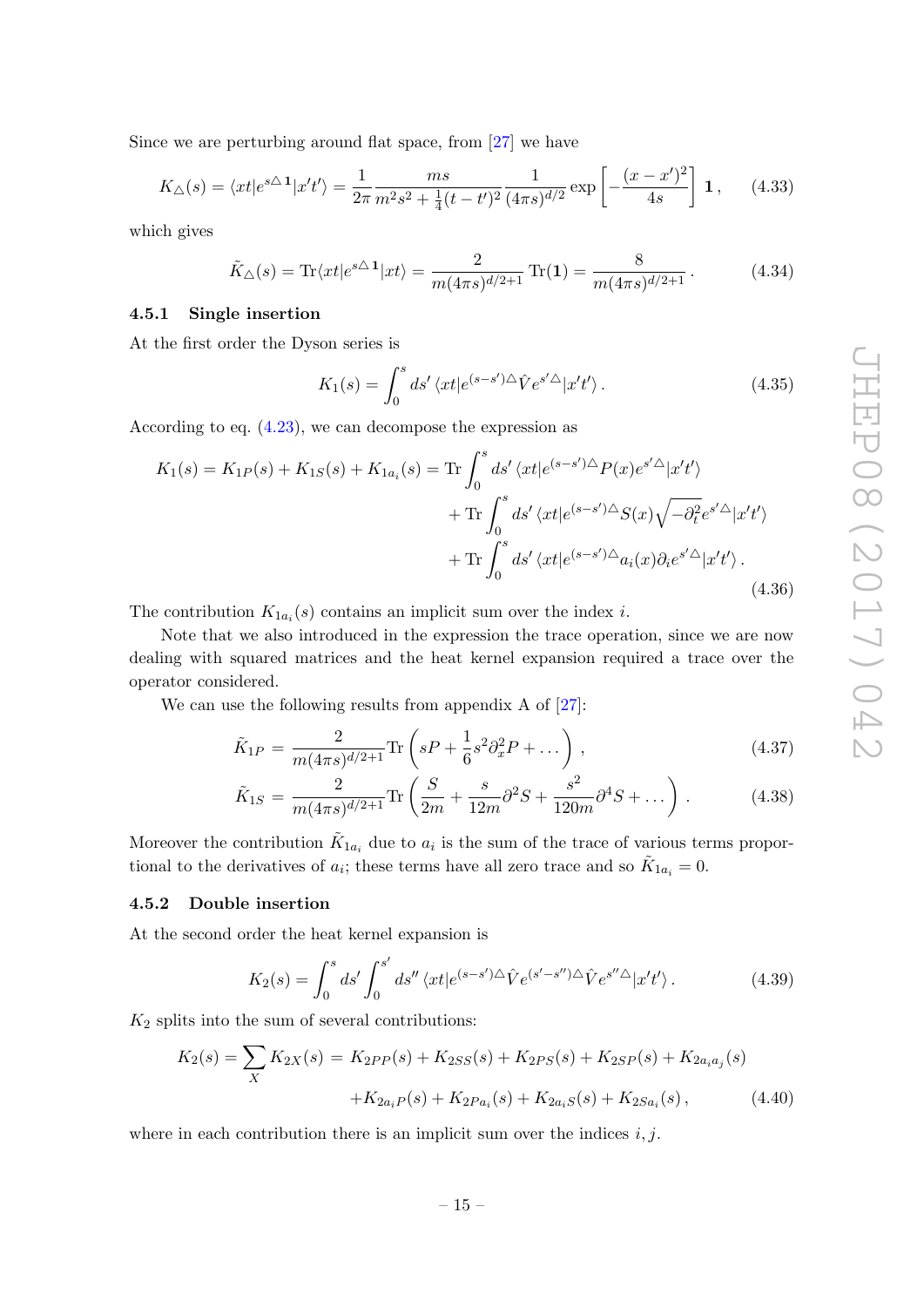We can use the following results from appendix B of  $[27]$ :

$$
\tilde{K}_{2PP} = \frac{2}{m(4\pi s)^{d/2+1}} \text{Tr}\left(\frac{s^2}{2} P(x)^2 + \dots\right),\tag{4.41}
$$
\n
$$
\tilde{K}_{2SS} = \frac{2}{m(4\pi s)^{d/2+1}} \text{Tr}\left(\frac{S^2}{4m^2} + \frac{s}{12m^2} S\partial^2 S + \frac{s}{24m^2} \partial_k S \partial_k S + \frac{s^2}{120m^2} S\partial^4 S + \frac{s^2}{144m^2} \partial^2 S \partial^2 S + \frac{s^2}{60m^2} \partial_i \partial^2 S \partial_i S + \frac{s^2}{180m^2} \partial_{ij} S \partial_{ij} S + \dots\right),\tag{4.42}
$$

$$
\tilde{K}_{2PS} = \tilde{K}_{2SP} = \frac{1}{m(4\pi s)^{d/2+1}} \text{Tr}\left(\frac{s}{2m}SP + \frac{s^2}{12m}S\partial^2 P + \frac{s^2}{12m}\partial^2 SP + \frac{s^2}{12m}\partial_i S\partial_i P + \dots\right). \tag{4.43}
$$

For the remaining terms, the calculation is performed in appendix [C:](#page-20-0)

<span id="page-16-1"></span>
$$
\tilde{K}_{2a_j a_i} = \frac{2}{m(4\pi s)^{d/2+1}} \text{Tr} \left[ -\frac{s}{4} a_i a_i - \frac{s^2}{24} (\partial_j a_i)(\partial_i a_j) + \frac{s^2}{8} (\partial_i a_i)(\partial_j a_j) - \frac{s^2}{12} a_i (\partial^2 a_i) - \frac{s^2}{24} (\partial_i a_j)^2 + \dots \right],
$$
\n(4.44)

$$
\tilde{K}_{2a_iP} = \frac{2}{m(4\pi s)^{d/2+1}} \text{Tr}\left(-\frac{s^2}{3}P(\partial_i a_i) - \frac{s^2}{6}(\partial_i P)a_i + \dots\right),\tag{4.45}
$$

$$
\tilde{K}_{2Pa_i} = \frac{2}{m(4\pi s)^{d/2+1}} \text{Tr}\left(\frac{s^2}{6} a_i(\partial_i P) - \frac{s^2}{6} (\partial_i a_i) P + \dots\right).
$$
 (4.46)

The expressions for  $\tilde{K}_{2a_iS}$ ,  $\tilde{K}_{2Sa_i}$  involve traces of matrix products of the kind

Tr  $\partial^k a_i(x) \partial^l S(x)$ ,

but these all vanish due to the structure of the matrices  $a_i$ , S, whose entries sit in orthogonal subspaces.

#### <span id="page-16-0"></span>4.5.3 Results

Summing the contribution from the single and double insertions, we find  $a_4$  up to the second order in  $\eta$ , for  $d = 2$ :

$$
\sqrt{g}a_4(\hat{\triangle}) = \frac{2}{m(4\pi)^2} \left[ \frac{1}{15} \partial^4 \eta + \frac{2}{15} \eta (\partial^4 \eta) + \frac{13}{30} (\partial_i \eta) (\partial_i \partial^2 \eta) + \frac{1}{9} (\partial^2 \eta)^2 + \frac{31}{180} (\partial_{ij} \eta)^2 \right].
$$
\n(4.47)

We should then express the result in terms of curvature invariants. Up to the second order in  $\eta$ , the curvature combinations entering the anomaly are given by:

$$
\sqrt{g}D^2R = -2\partial^4\eta - 4\eta(\partial^4\eta) - 13(\partial_i\eta)(\partial_i\partial^2\eta) - 2(\partial^2\eta)^2 - 7(\partial_{ij}\eta)^2,
$$
  

$$
\sqrt{g}E_4 = 2(\partial^2\eta)^2 - 2(\partial_{ij}\eta)^2, \qquad \sqrt{g}W^2 = \frac{1}{3}(\partial^2\eta)^2.
$$
 (4.48)

In our conventions the Euler density  $E_4$  and the square of the Weyl tensor  $W^2$  are, in term of the Riemann and Ricci tensor of the null reduction metric eq. [\(2.4\)](#page-4-0):

$$
E_4 = R_{ABMN}^2 - 4R_{AB}^2 + R^2, \qquad W_{ABMN}^2 = R_{ABMN}^2 - 2R_{AB}^2 + \frac{1}{3}R^2. \tag{4.49}
$$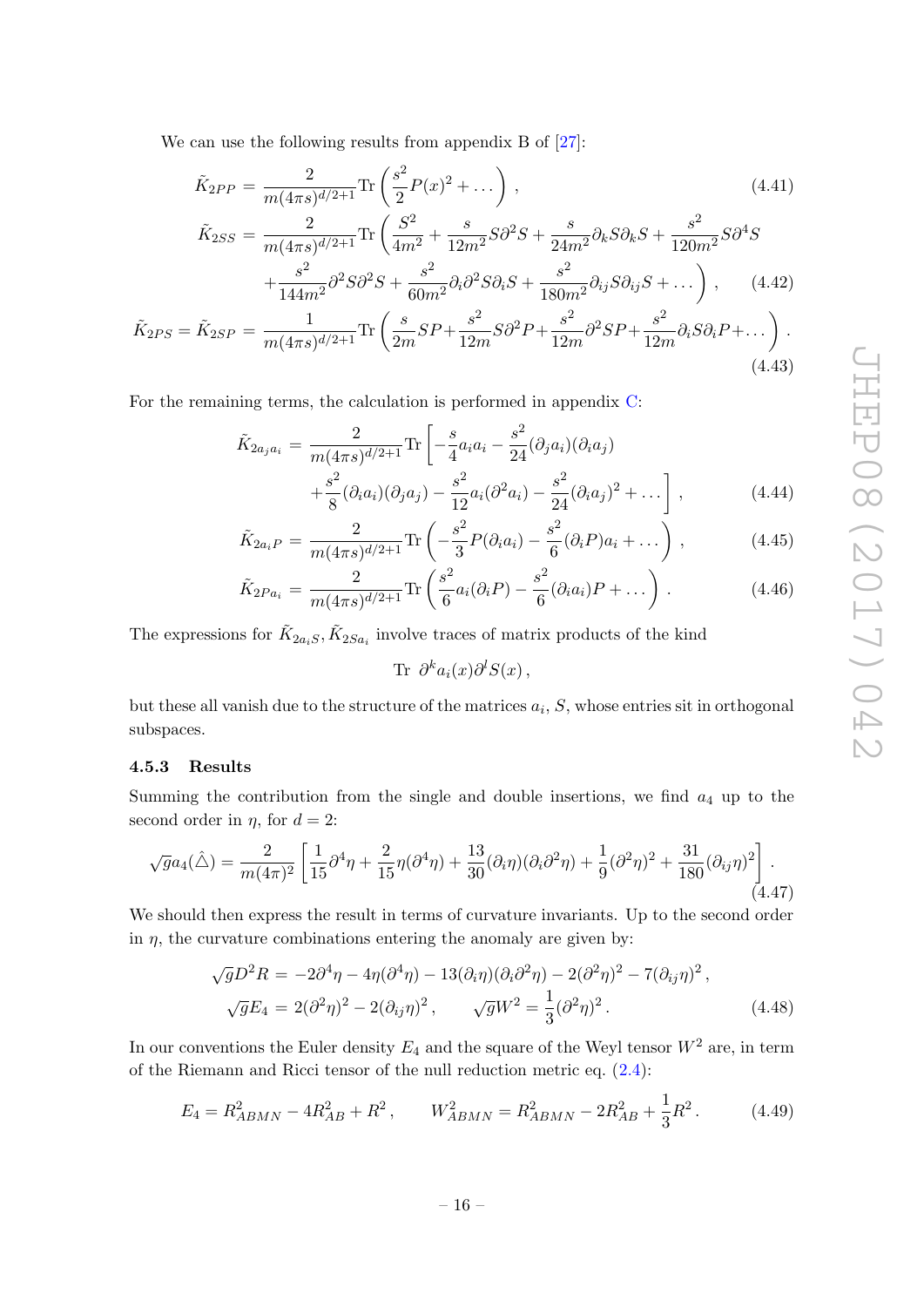Since we are studying a Weyl-invariant operator, we know from the Wess-Zumino consistency conditions that the  $R^2$  term cannot enter the anomaly. We can then write the result as:

$$
a_4(\overline{D}_E^2) = \frac{1}{8m\pi^2} \left( \frac{11}{360} E_4 - \frac{1}{20} W^2 - \frac{1}{30} D^2 R \right).
$$
 (4.50)

The trace anomaly then can be computed as follows:

$$
\mathcal{A} = -\frac{1}{2}a_4(\psi_E^2). \tag{4.51}
$$

# <span id="page-17-0"></span>5 Conclusions

In this paper we checked that the action of a non-relativistic spin  $1/2$  fermion coupled to NC geometry is Weyl invariant. Then the trace anomaly was computed using the HK method; the result is for a fermionic spin doublet:

$$
\mathcal{A} = T^i_{\;i} - 2T^0_{\;0} = \left( -a E_4 + c W^2 + bR^2 + a' D^2 R \right) + \dots \tag{5.1}
$$

where

$$
a = \frac{1}{8m\pi^2} \frac{1}{360} \frac{11}{2}, \quad c = \frac{1}{8m\pi^2} \frac{9}{360}, \quad b = 0, \qquad a' = \frac{1}{8m\pi^2} \frac{6}{360}, \tag{5.2}
$$

and the dots stand for possible additional terms, both higher derivatives and of the kind discussed in [\[28\]](#page-23-4), which violate the Milne boost symmetry.

Up to an overall  $1/m$  multiplicative factor, the anomaly coefficients turn out to be proportional to the ones of a relativistic Dirac fermion in 4 dimensions. A similar numerical coincidence happens also in the scalar case [\[27\]](#page-23-3), where the value of the anomaly coefficients is:

$$
a = \frac{1}{8m\pi^2} \frac{1}{360}, \quad c = \frac{1}{8m\pi^2} \frac{3}{360}, \quad b = \frac{1}{8m\pi^2} \frac{1}{2} \left(\xi - \frac{1}{6}\right)^2, \quad a' = \frac{1}{8m\pi^2} \frac{1 - 5\xi}{30}, \quad (5.3)
$$

where  $\xi$  is the parameter multiplying the conformal coupling.

It is natural to conjecture that an analog of the a-theorem may hold for the  $E_4$  coefficient of Schrödinger-invariant theories in  $2 + 1$  dimensions. For example, in the case where both the elementary and the composite degrees of freedom would be free scalars and fermions with spin  $1/2$ , it would imply that

$$
a_{\rm UV} \propto \sum_{\rm scalars}^{\rm UV} \frac{1}{m} + \frac{11}{2} \sum_{\rm fermions}^{\rm UV} \frac{1}{m} \ge \sum_{\rm scalars}^{\rm IR} \frac{1}{m} + \frac{11}{2} \sum_{\rm fermions}^{\rm IR} \frac{1}{m} \propto a_{\rm IR} \,. \tag{5.4}
$$

In Galilean-invariant theories the mass is a conserved quantity and the mass of a bound state is equal to the sum of the masses of the elementary constituents: no bound-state contribution to the mass is present as in the relativistic case. As proposed in [\[27\]](#page-23-3), the  $1/m$  dependence is consistent with the intuition that bound states form in the infrared: as energy is added bound states tend to be broken.

Several interesting problems require further investigation: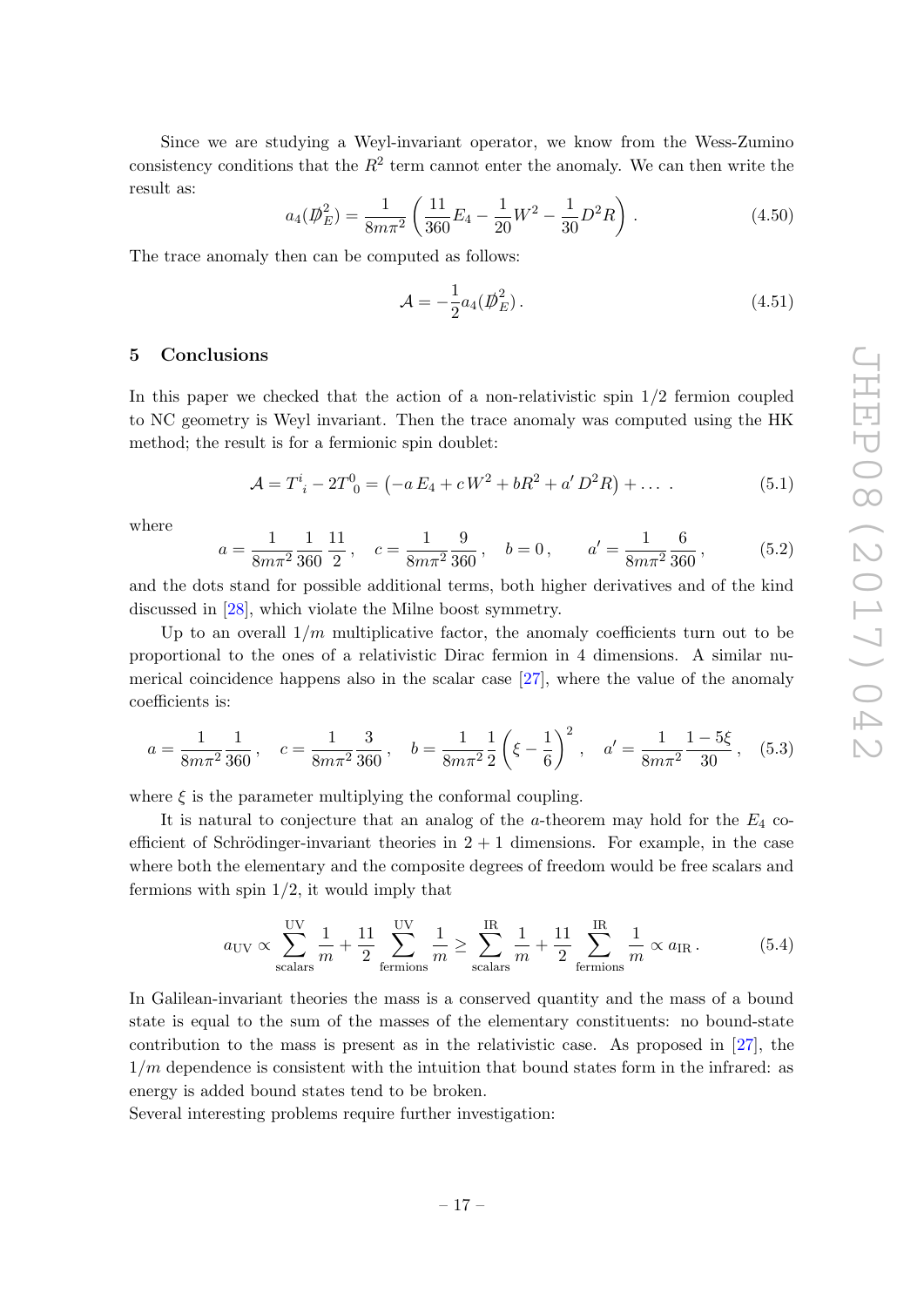- Some new anomaly terms were computed in [\[28\]](#page-23-4) using Fujikawa approach; they are present when a non-trivial background  $U(1)$  gauge field is added and they violate Milne boost symmetry. Wess-Zumino consistency conditions for these new terms should be studied and the computation should be checked using HK method.
- The relation between the anomaly coefficients and the correlation functions of the energy-momentum tensor multiplet should be clarified. In the case of vacuum correlation function, these correlators have support just at coincident points. It would be interesting to check if the anomaly coefficients can be related to the form of the finite-density correlators evaluated at separated points.
- The relation between the anomaly and the dilaton effective action should be investigated; in the relativistic case, this leads to a proof of the  $a$ -theorem [\[14\]](#page-22-10). The study of non-relativistic dilaton was initiated in [\[47\]](#page-24-5).
- It would be interesting to attempt a perturbative proof using Osborn's local renormalization group approach; this was initiated in [\[26\]](#page-23-2). The main missing ingredient to the proof is to control the positivity of some anomaly coefficients whose relativistic analog turn out to be proportional to the Zamolodchikov metric. Local renormalization group for Lifshitz theories was studied in [\[48\]](#page-24-6).
- In the relativistic supersymmetric case, there is a powerful relation between the trace anomaly coefficients and R-charges  $[49]$ ; it would be interesting to check if a similar relation exists also in the non-relativistic case. The supersymmetric local RG approach as in [\[50\]](#page-24-8) might be a convenient way to investigate these issues. Newton-Cartan supergravity was studied in [\[51\]](#page-24-9).
- The anomaly coefficients for anyons coupled to NC backgrounds should be computed. This may be interesting for condensed matter applications, as the quantum Hall effect.

#### <span id="page-18-0"></span>A Sigma and gamma matrices with light-cone indices

We use the standard conventions:

$$
\sigma^{A} = (1, \sigma^{\alpha}), \qquad \bar{\sigma}^{A} = (-1, \sigma^{\alpha})
$$
\n(A.1)

It is useful to write the explicit expressions in lightcone indices:

• Sigma matrices in 4 dimensions

$$
\sigma^{\pm} = \frac{1}{\sqrt{2}} (\sigma^3 \pm \sigma^0), \qquad \sigma^{\pm} = \frac{1}{\sqrt{2}} (\bar{\sigma}^3 \pm \bar{\sigma}^0),
$$
  
\n
$$
\sigma^- = \sqrt{2} \begin{pmatrix} 0 & 0 \\ 0 & -1 \end{pmatrix}, \qquad \sigma^+ = \sqrt{2} \begin{pmatrix} 1 & 0 \\ 0 & 0 \end{pmatrix},
$$
  
\n
$$
\bar{\sigma}^- = \sqrt{2} \begin{pmatrix} 1 & 0 \\ 0 & 0 \end{pmatrix}, \qquad \bar{\sigma}^+ = \sqrt{2} \begin{pmatrix} 0 & 0 \\ 0 & -1 \end{pmatrix},
$$
  
\n
$$
\sigma^1 = \bar{\sigma}^1 = \begin{pmatrix} 0 & 1 \\ 1 & 0 \end{pmatrix}, \qquad \sigma^2 = \bar{\sigma}^2 = \begin{pmatrix} 0 & -i \\ i & 0 \end{pmatrix}, \qquad (A.2)
$$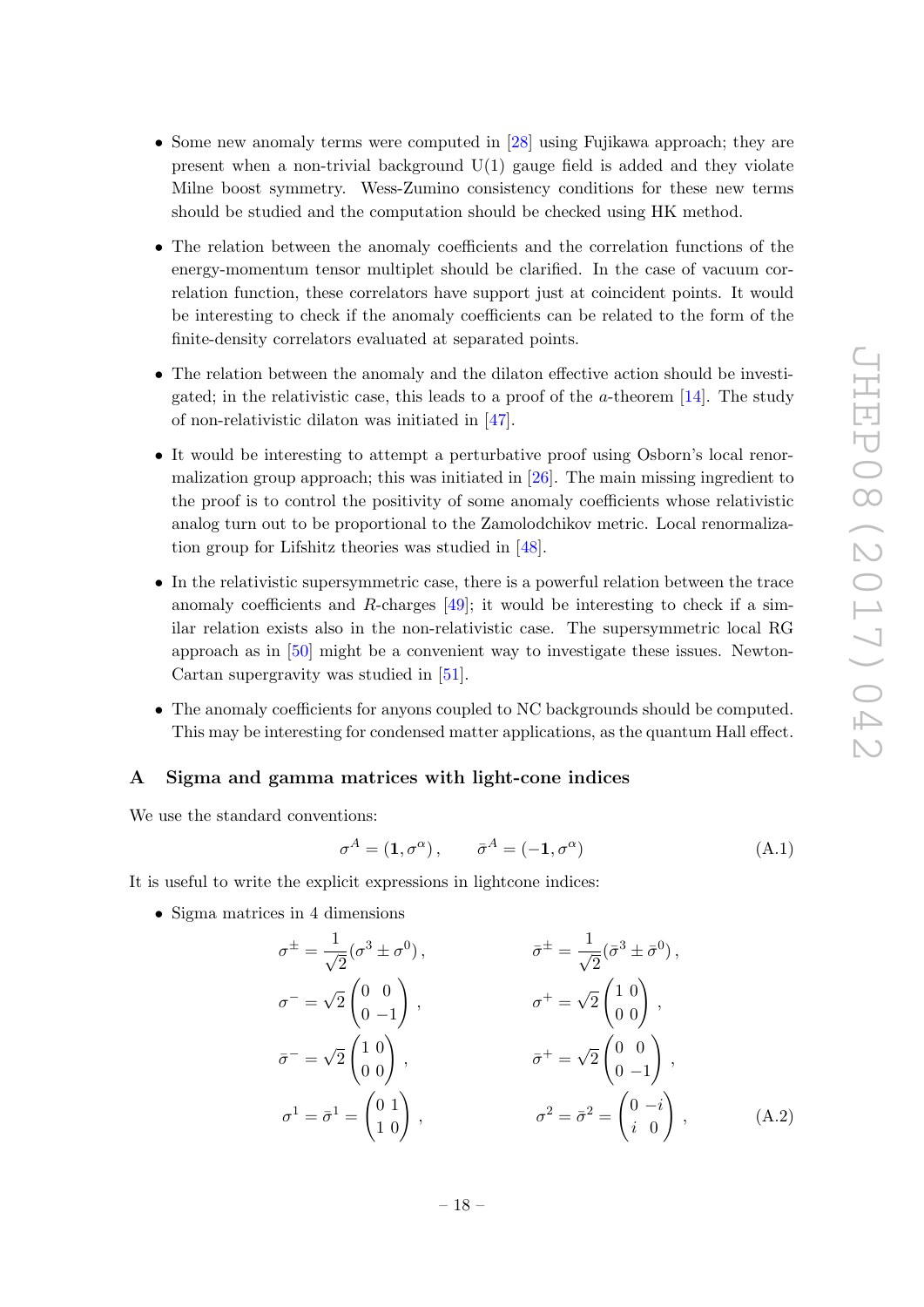The Lorentz generators are then:

$$
\sigma^{AB} = \frac{1}{2} \left( \sigma^A \bar{\sigma}^B - \sigma^B \bar{\sigma}^A \right) , \qquad (A.3)
$$

which gives:

$$
\sigma^{-1} = -\frac{1}{\sqrt{2}}(\sigma^1 - i\sigma^2) = \sqrt{2}\begin{pmatrix} 0 & 0 \\ -1 & 0 \end{pmatrix}, \quad \sigma^{-2} = -\frac{1}{\sqrt{2}}(\sigma^2 + i\sigma^1) = \sqrt{2}i\begin{pmatrix} 0 & 0 \\ -1 & 0 \end{pmatrix},
$$
  

$$
\sigma^{+1} = \frac{1}{\sqrt{2}}(\sigma^1 + i\sigma^2) = \sqrt{2}\begin{pmatrix} 0 & 1 \\ 0 & 0 \end{pmatrix}, \qquad \sigma^{+2} = -\frac{1}{\sqrt{2}}(i\sigma^1 - \sigma^2) = \sqrt{2}i\begin{pmatrix} 0 & -1 \\ 0 & 0 \end{pmatrix},
$$
  

$$
\sigma^{-+} = -\sigma^3 = \begin{pmatrix} -1 & 0 \\ 0 & 1 \end{pmatrix}, \qquad \sigma^{12} = i\sigma^3 = \begin{pmatrix} i & 0 \\ 0 & -i \end{pmatrix}.
$$
 (A.4)

 $\bullet~$  Gamma matrices in 4 dimensions

$$
\gamma^{-} = \frac{1}{\sqrt{2}} (\gamma^{3} - \gamma^{0}) = \sqrt{2} \begin{pmatrix} 0 & 0 & 0 & 0 \\ 0 & 0 & 0 & -1 \\ 1 & 0 & 0 & 0 \\ 0 & 0 & 0 & 0 \end{pmatrix}, \quad \gamma^{+} = \frac{1}{\sqrt{2}} (\gamma^{3} + \gamma^{0}) = \sqrt{2} \begin{pmatrix} 0 & 0 & 1 & 0 \\ 0 & 0 & 0 & 0 \\ 0 & 0 & 0 & 0 \\ 0 & -1 & 0 & 0 \end{pmatrix},
$$

$$
\gamma^{1} = \begin{pmatrix} 0 & \sigma^{1} \\ \sigma^{1} & 0 \end{pmatrix}, \qquad \gamma^{2} = \begin{pmatrix} 0 & \sigma^{2} \\ \sigma^{2} & 0 \end{pmatrix}, \qquad (A.5)
$$

The Lorentz generators are:

$$
\gamma^{AB} = \frac{1}{2} [\gamma^A, \gamma^B], \qquad (A.6)
$$

which gives:

$$
\gamma^{-+} = \begin{pmatrix} -1 & 0 & 0 & 0 \\ 0 & 1 & 0 & 0 \\ 0 & 0 & 1 & 0 \\ 0 & 0 & 0 & -1 \end{pmatrix}, \qquad \gamma^{-1} = \begin{pmatrix} 0 & 0 & 0 & 0 \\ -\sqrt{2} & 0 & 0 & 0 \\ 0 & 0 & 0 & \sqrt{2} \\ 0 & 0 & 0 & 0 \end{pmatrix}, \qquad \gamma^{-2} = \begin{pmatrix} 0 & 0 & 0 & 0 \\ -\sqrt{2}i & 0 & 0 & 0 \\ 0 & 0 & 0 & -\sqrt{2}i \\ 0 & 0 & 0 & 0 \end{pmatrix},
$$

$$
\gamma^{+1} = \begin{pmatrix} 0 & \sqrt{2} & 0 & 0 \\ 0 & 0 & 0 & 0 \\ 0 & 0 & 0 & 0 \\ 0 & 0 & -\sqrt{2}i & 0 \end{pmatrix}, \qquad \gamma^{+2} = \begin{pmatrix} 0 & -\sqrt{2}i & 0 & 0 \\ 0 & 0 & 0 & 0 \\ 0 & 0 & 0 & 0 \\ 0 & 0 & -\sqrt{2}i & 0 \end{pmatrix}.
$$
(A.7)

# <span id="page-19-0"></span>B Spin connection

The explicit expression for the spin connection is:

$$
\omega_{MAB} = \frac{1}{2} \left[ e^N_A \left( \partial_M e_{NB} - \partial_N e_{MB} \right) - e^N_B \left( \partial_M e_{NA} - \partial_N e_{MA} \right) - e^N_A e^P_B \left( \partial_N e_{PC} - \partial_P e_{NC} \right) e^C_M \right].
$$
\n(B.1)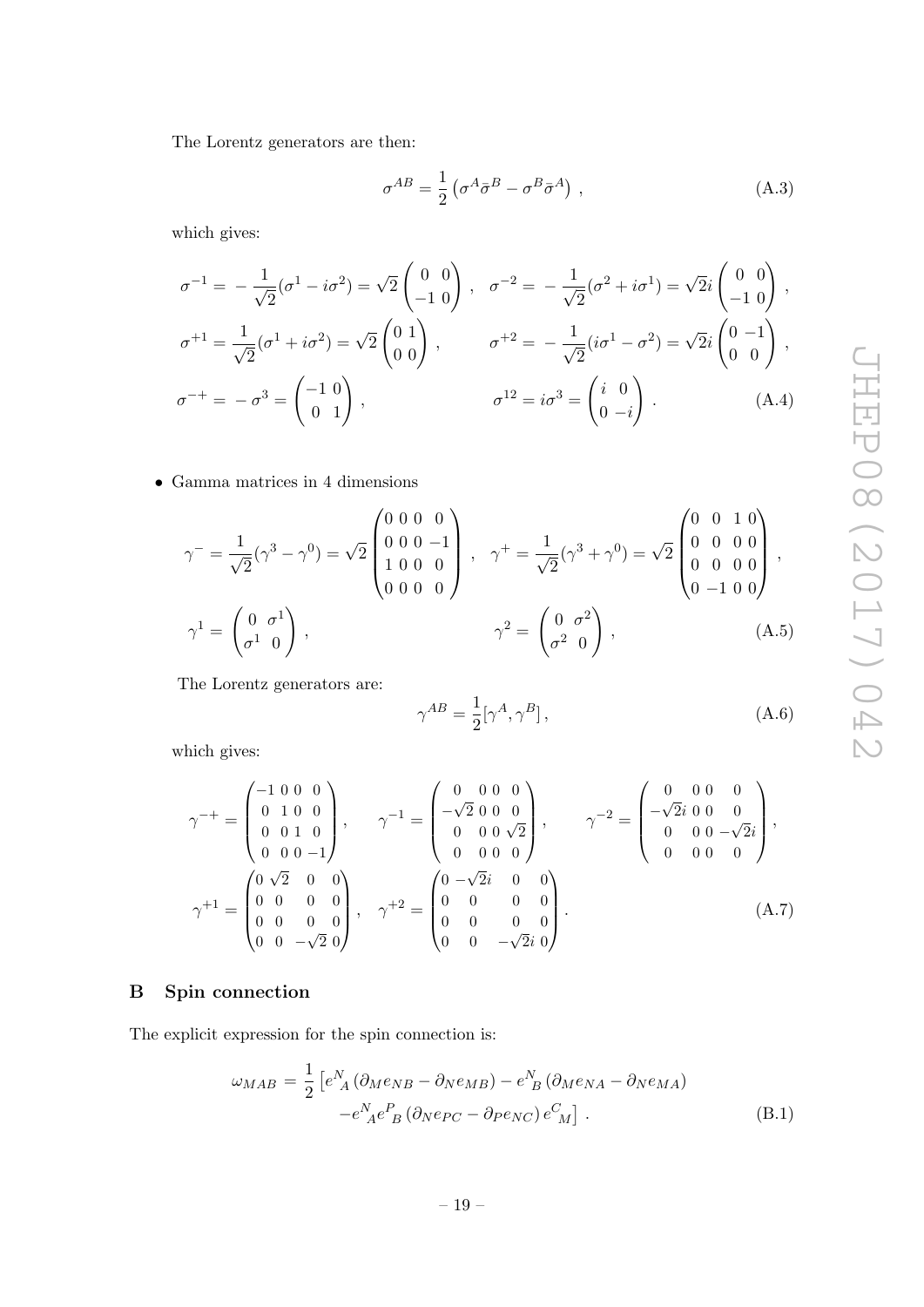We thus obtain the components:

$$
\omega_{\substack{-AB \\ (\mu)}} = -\frac{1}{2} e^{\mu}{}_{A} e^{\nu}{}_{B} \tilde{F}_{\mu\nu} , \qquad \omega_{\mu \substack{-A \\ (\mu)}} = -\frac{1}{2} e^{\nu}{}_{A} \tilde{F}_{\mu\nu} ,
$$
  
\n
$$
\omega_{\mu \substack{+a \\ (\mu)}} = \frac{1}{2} v^{\nu} \left( \partial_{\mu} e^{a}{}_{\nu} - \partial_{\nu} e^{a}{}_{\mu} \right) - \frac{1}{2} e^{\nu}{}_{a} F_{\mu\nu} - \frac{1}{2} v^{\nu} e^{\rho}{}_{a} \left[ A_{\mu} \tilde{F}_{\nu\rho} + n_{\mu} F_{\nu\rho} + e^{b}{}_{\mu} \left( \partial_{\nu} e^{b}{}_{\rho} - \partial_{\rho} e^{b}{}_{\nu} \right) \right] ,
$$
  
\n
$$
\omega_{\mu ab} = \frac{1}{2} e^{\nu}{}_{a} \left( \partial_{\mu} e^{b}{}_{\nu} - \partial_{\nu} e^{b}{}_{\mu} \right) - \frac{1}{2} e^{\nu}{}_{b} \left( \partial_{\mu} e^{a}{}_{\nu} - \partial_{\nu} e^{a}{}_{\mu} \right) - \frac{1}{2} e^{\nu}{}_{a} e^{\rho}{}_{b} \left[ A_{\mu} \tilde{F}_{\nu\rho} + n_{\mu} F_{\nu\rho} + e^{c}{}_{\mu} \left( \partial_{\nu} e^{c}{}_{\rho} - \partial_{\rho} e^{c}{}_{\nu} \right) \right] .
$$
  
\n(B.2)

Note that  $\omega_{\substack{(-,-)B \ (M)}} = 0.$ 

# <span id="page-20-0"></span>C Some double insertion contributions to the Heat Kernel

Here we consider contributions of the form  $K_{2X_1X_2}(s)$ , where

$$
X_1 = \{P(x_1), a_i(x_1)\}, \qquad X_2 = \{P(x_2), a_j(x_2)\}.
$$
 (C.1)

whose explicit expression is:

$$
K_{2X_1X_2}(s) = \int_0^s ds_2 \int_0^{s_2} ds_1
$$
  

$$
\langle x't'|e^{-(s-s_2)\triangle}|x_2t_2\rangle \hat{X}_2 \langle x_2t_2|e^{-(s_2-s_1)\triangle}|x_1t_1\rangle \hat{X}_1 \langle x_1t_1|e^{-s_1\triangle}|xt\rangle , \quad (C.2)
$$

where

$$
\hat{X}_1 = \{ P(x_1), a_i(x_1) \partial_{x_1, i} \}, \qquad \hat{X}_2 = \{ P(x_2), a_j(x_2) \partial_{x_2, j} \}.
$$
 (C.3)

The quantity  $K_{2PP}$  was already computed in [\[27\]](#page-23-3).

We can split the integration as follows:

$$
K_{2X_1X_2}(s) = \int_0^s ds_2 \int_0^{s_2} ds_1 \frac{1}{(4\pi(s - s_2))^{d/2}} \frac{1}{(4\pi(s_2 - s_1))^{d/2}} \frac{1}{(4\pi s_1)^{d/2}} \Xi^{X_1X_2} \Theta, \quad (C.4)
$$

where  $\Xi^{X_1 X_2}$  and  $\Theta$  correspond to the space and time integrals, respectively. It is useful to Fourier transform:

$$
\Xi^{X_1 X_2} = \int \frac{d^d k_1}{(2\pi)^{d/2}} \frac{d^d k_2}{(2\pi)^{d/2}} \tilde{\Xi}^{X_1 X_2}, \qquad (C.5)
$$

and to introduce:

$$
\Upsilon = \exp\left(ik_1x_1 + ik_2x_2 - \frac{(x'-x_2)^2}{4(s-s_2)} - \frac{(x_2-x_1)^2}{4(s_2-s_1)} - \frac{(x_1-x)^2}{4s_1}\right).
$$
 (C.6)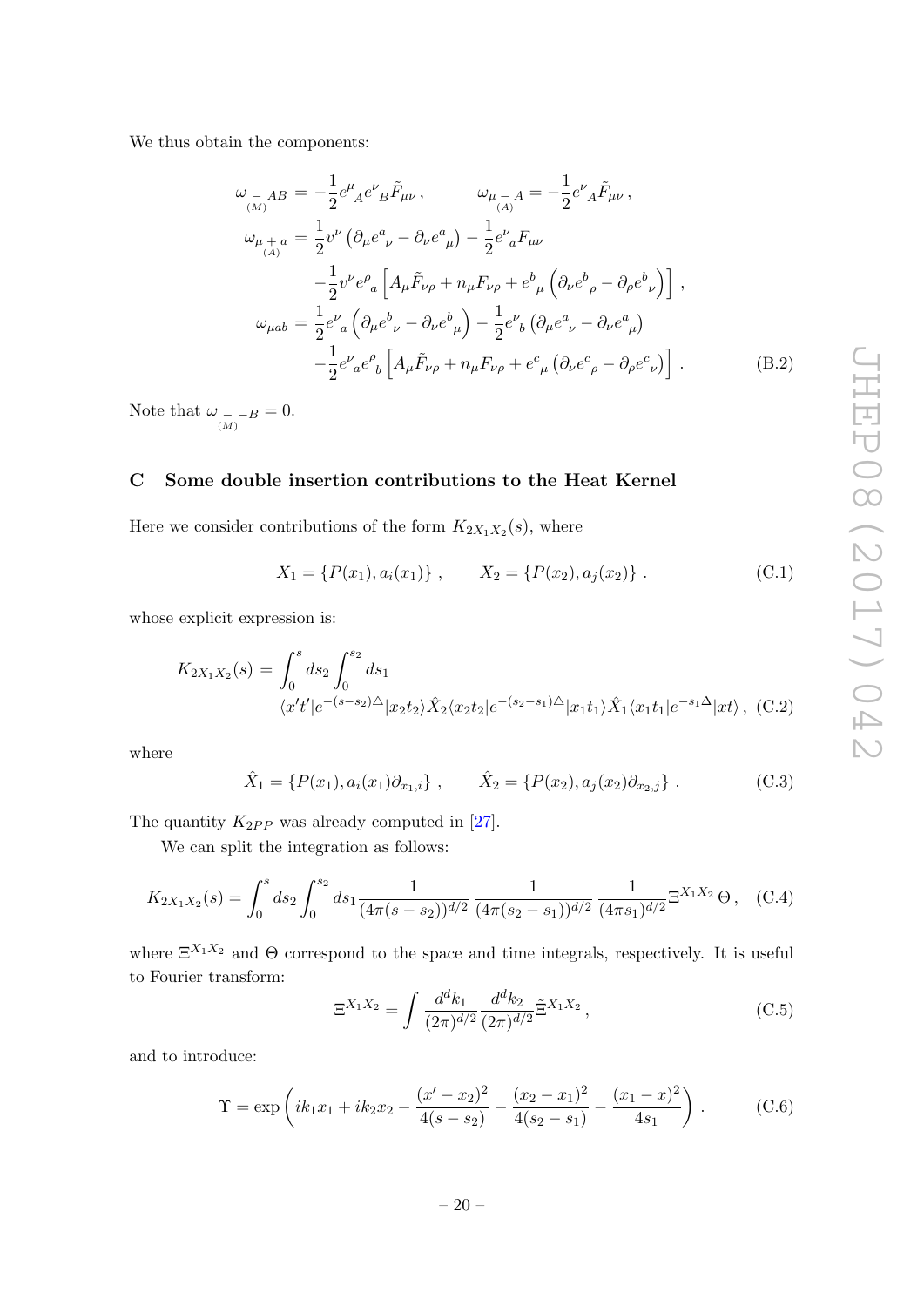The Fourier transforms of the space part of the integrals are:

$$
\tilde{\Xi}^{PP} = \int dx_1 \int dx_2 \Upsilon P(k_1) P(k_2),
$$
  
\n
$$
\tilde{\Xi}^{a_i P} = -\partial_{x,i} \left[ \int dx_1 \int dx_2 \Upsilon a_i(k_1) P(k_2) \right],
$$
  
\n
$$
\tilde{\Xi}^{Pa_j} = \int dx_1 \int dx_2 \left[ -\frac{(x_2 - x_1)_j}{2(s_2 - s_1)} \right] \Upsilon P(k_1) a_j(k_2),
$$
  
\n
$$
\tilde{\Xi}^{a_i a_j} = -\partial_{x,i} \left[ \int dx_1 \int dx_2 \left[ -\frac{(x_2 - x_1)_j}{2(s_2 - s_1)} \right] \Upsilon a_i(k_1) a_j(k_2) \right],
$$
\n(C.7)

where  $P(k)$  and  $a_i(k)$  are the Fourier transform of  $P(x)$  and  $a_i(x)$ . The two basic integrals give:

$$
\tilde{\Xi}^{PP} = (4\pi)^d \left( \frac{s_1(s - s_2)(s_2 - s_1)}{s} \right)^{d/2} \times \exp \left( \frac{i k_1 s_1 x'}{s} + \frac{i k_2 s_2 x'}{s} - \frac{i k_1 s_1 x}{s} - \frac{i k_2 s_2 x}{s} + \frac{k_1^2 s_1^2}{s} + \frac{k_2^2 s_2^2}{s} - k_1^2 s_1 \n-2k_1 k_2 s_1 - k_2^2 s_2 + \frac{2k_1 k_2 s_1 s_2}{s} + i k_1 x + i k_2 x - \frac{x^2}{4s} + \frac{x x'}{2s} - \frac{(x')^2}{4s} \right) P(k_1) P(k_2),
$$
  
\n
$$
\tilde{\Xi}^{Pa_j} = \exp \left( \frac{i k_1 s_1 x'}{s} + \frac{i k_2 s_2 x'}{s} - \frac{i k_1 s_1 x}{s} - \frac{i k_2 s_2 x}{s} + \frac{k_1^2 s_1^2}{s} + \frac{k_2^2 s_2^2}{s} - k_1^2 s_1 \n-2k_1 k_2 s_1 - k_2^2 s_2 + \frac{2k_1 k_2 s_1 s_2}{s} + i k_1 x + i k_2 x + \frac{x x'}{2s} - \frac{(x')^2}{4s} - \frac{x^2}{4s} \right) \times (4\pi)^d \left( \frac{s_1 (s_1 - s_2) (s_2 - s)}{s} \right)^{d/2} \frac{(i k_1 s_1 + i k_2 s_2 - i k_2 s + \frac{x - x'}{2})}{s} P(k_1) a_j(k_2).
$$

The expressions for  $\tilde{\Xi}^{a_iP}$  and  $\tilde{\Xi}^{a_i a_j}$  can be obtained differentiating  $\tilde{\Xi}^{PP}$  and  $\tilde{\Xi}^{Pa_j}$  with respect to  $x_i$ . The time part gives:

$$
\Theta = \frac{1}{(2\pi)^3} \int dt_1 \int dt_2 \frac{m(s - s_2)}{m^2(s - s_2)^2 + \frac{(t_2 - t')^2}{4}} \frac{m(s_2 - s_1)}{m^2(s_2 - s_1)^2 + \frac{(t_2 - t_1)^2}{4}} \frac{ms_1}{m^2 s_1^2 + \frac{(t_1 - t)^2}{4}} \n= \frac{1}{\pi} \frac{2ms}{4m^2 s^2 + (t - t')^2}.
$$
\n(C.8)

Combining all the expressions and specializing to  $x = x'$ ,  $t = t'$ , we find eqs. [\(4.44\)](#page-16-1)–[\(4.46\)](#page-16-1).

Open Access. This article is distributed under the terms of the Creative Commons Attribution License [\(CC-BY 4.0\)](https://creativecommons.org/licenses/by/4.0/), which permits any use, distribution and reproduction in any medium, provided the original author(s) and source are credited.

#### References

<span id="page-21-0"></span>[1] C.W. Misner, K.S. Thorne and J.A. Wheeler, Gravitation, W.H. Freeman, San Francisco, U.S.A. (1973).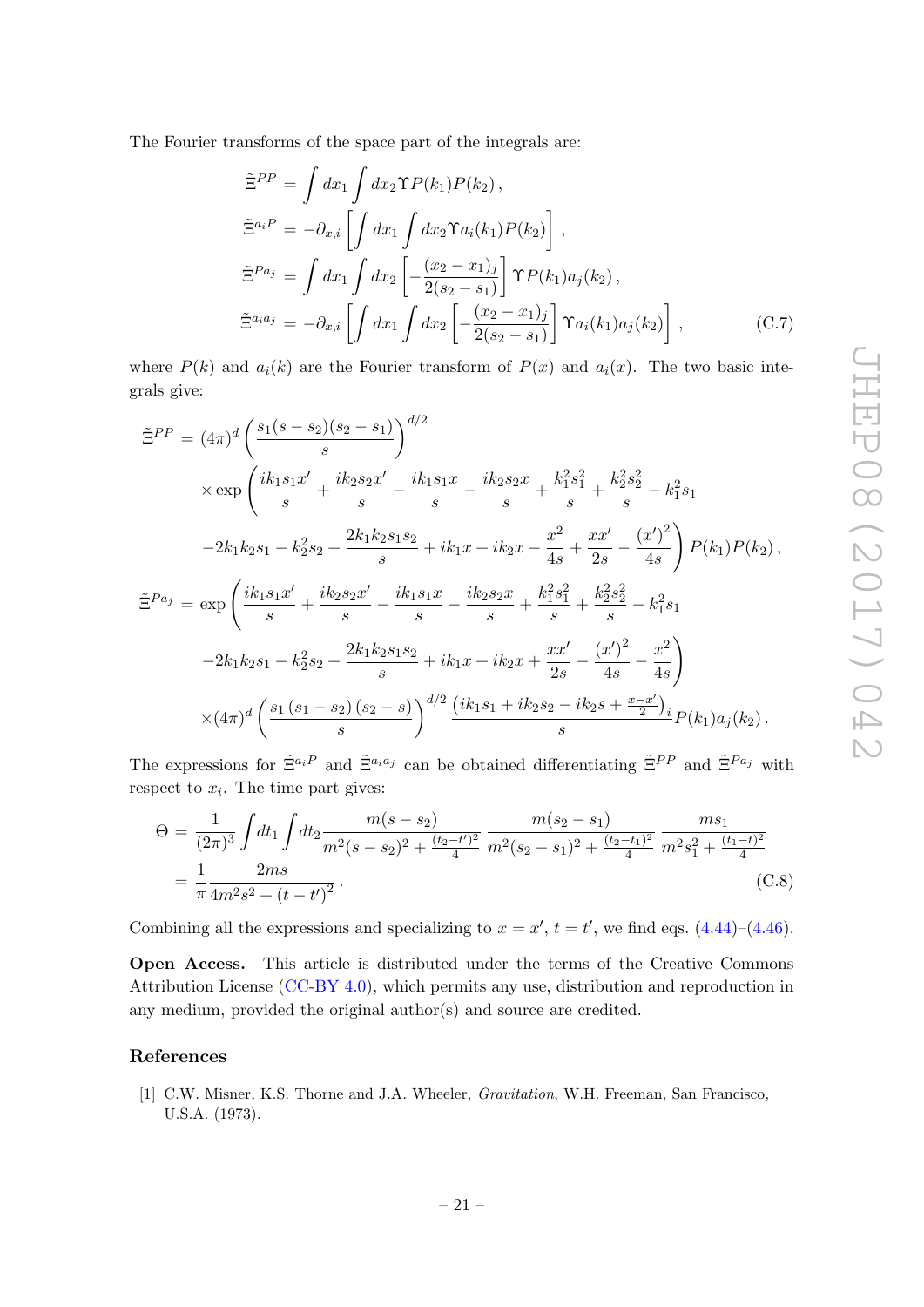- <span id="page-22-0"></span>[2] D.T. Son and M. Wingate, General coordinate invariance and conformal invariance in nonrelativistic physics: Unitary Fermi gas, [Annals Phys.](https://doi.org/10.1016/j.aop.2005.11.001) 321 (2006) 197 [[cond-mat/0509786](https://arxiv.org/abs/cond-mat/0509786)] [IN[SPIRE](https://inspirehep.net/search?p=find+EPRINT+cond-mat/0509786)].
- [3] C. Hoyos and D.T. Son, Hall viscosity and electromagnetic response, [Phys. Rev. Lett.](https://doi.org/10.1103/PhysRevLett.108.066805) 108 [\(2012\) 066805](https://doi.org/10.1103/PhysRevLett.108.066805) [[arXiv:1109.2651](https://arxiv.org/abs/1109.2651)] [IN[SPIRE](https://inspirehep.net/search?p=find+EPRINT+arXiv:1109.2651)].
- [4] D.T. Son, Newton-Cartan geometry and the quantum Hall effect, [arXiv:1306.0638](https://arxiv.org/abs/1306.0638) [IN[SPIRE](https://inspirehep.net/search?p=find+EPRINT+arXiv:1306.0638)].
- <span id="page-22-1"></span>[5] M. Geracie, D.T. Son, C. Wu and S.-F. Wu, Spacetime symmetries of the quantum Hall effect, Phys. Rev. D 91 [\(2015\) 045030](https://doi.org/10.1103/PhysRevD.91.045030) [[arXiv:1407.1252](https://arxiv.org/abs/1407.1252)] [IN[SPIRE](https://inspirehep.net/search?p=find+EPRINT+arXiv:1407.1252)].
- <span id="page-22-2"></span>[6] A.B. Zamolodchikov, Irreversibility of the flux of the renormalization group in a 2D field theory, JETP Lett. 43 (1986) 730 [Pisma Zh. Eksp. Teor. Fiz. 43 (1986) 565] [IN[SPIRE](https://inspirehep.net/search?p=find+J+%22JETPLett.,43,730%22)].
- <span id="page-22-3"></span>[7] D.L. Jafferis, The exact superconformal R-symmetry extremizes Z, JHEP 05 [\(2012\) 159](https://doi.org/10.1007/JHEP05(2012)159) [[arXiv:1012.3210](https://arxiv.org/abs/1012.3210)] [IN[SPIRE](https://inspirehep.net/search?p=find+EPRINT+arXiv:1012.3210)].
- [8] D.L. Jafferis, I.R. Klebanov, S.S. Pufu and B.R. Safdi, Towards the F-theorem:  $N = 2$  field theories on the three-sphere, JHEP  $06$  [\(2011\) 102](https://doi.org/10.1007/JHEP06(2011)102)  $\text{arXiv:1103.1181}$  $\text{arXiv:1103.1181}$  $\text{arXiv:1103.1181}$  [IN[SPIRE](https://inspirehep.net/search?p=find+EPRINT+arXiv:1103.1181)].
- <span id="page-22-4"></span>[9] S.S. Pufu, The F-theorem and F-maximization,  $arXiv:1608.02960$  [IN[SPIRE](https://inspirehep.net/search?p=find+EPRINT+arXiv:1608.02960)].
- <span id="page-22-5"></span>[10] J.L. Cardy, Is there a c theorem in four-dimensions?, [Phys. Lett.](https://doi.org/10.1016/0370-2693(88)90054-8) B 215 (1988) 749 [IN[SPIRE](https://inspirehep.net/search?p=find+J+%22Phys.Lett.,B215,749%22)].
- [11] H. Osborn, Derivation of a four-dimensional c theorem, [Phys. Lett.](https://doi.org/10.1016/0370-2693(89)90729-6) B 222 (1989) 97 [IN[SPIRE](https://inspirehep.net/search?p=find+J+%22Phys.Lett.,B222,97%22)].
- [12] I. Jack and H. Osborn, Analogs for the c theorem for four-dimensional renormalizable field theories, [Nucl. Phys.](https://doi.org/10.1016/0550-3213(90)90584-Z)  $\bf{B}$  343 (1990) 647 [IN[SPIRE](https://inspirehep.net/search?p=find+J+%22Nucl.Phys.,B343,647%22)].
- [13] H. Osborn, Weyl consistency conditions and a local renormalization group equation for general renormalizable field theories, [Nucl. Phys.](https://doi.org/10.1016/0550-3213(91)80030-P) **B 363** (1991) 486 [IN[SPIRE](https://inspirehep.net/search?p=find+J+%22Nucl.Phys.,B363,486%22)].
- <span id="page-22-10"></span>[14] Z. Komargodski and A. Schwimmer, On renormalization group flows in four dimensions, JHEP 12 [\(2011\) 099](https://doi.org/10.1007/JHEP12(2011)099) [[arXiv:1107.3987](https://arxiv.org/abs/1107.3987)] [IN[SPIRE](https://inspirehep.net/search?p=find+EPRINT+arXiv:1107.3987)].
- <span id="page-22-6"></span>[15] Z. Komargodski, The constraints of conformal symmetry on RG flows, JHEP 07 [\(2012\) 069](https://doi.org/10.1007/JHEP07(2012)069) [[arXiv:1112.4538](https://arxiv.org/abs/1112.4538)] [IN[SPIRE](https://inspirehep.net/search?p=find+EPRINT+arXiv:1112.4538)].
- <span id="page-22-7"></span>[16] S. Deser and A. Schwimmer, Geometric classification of conformal anomalies in arbitrary dimensions, [Phys. Lett.](https://doi.org/10.1016/0370-2693(93)90934-A) **B 309** (1993) 279 [[hep-th/9302047](https://arxiv.org/abs/hep-th/9302047)] [IN[SPIRE](https://inspirehep.net/search?p=find+EPRINT+hep-th/9302047)].
- <span id="page-22-8"></span>[17] I. Adam, I.V. Melnikov and S. Theisen, A non-relativistic Weyl anomaly, JHEP 09 [\(2009\)](https://doi.org/10.1088/1126-6708/2009/09/130) [130](https://doi.org/10.1088/1126-6708/2009/09/130) [[arXiv:0907.2156](https://arxiv.org/abs/0907.2156)] [IN[SPIRE](https://inspirehep.net/search?p=find+EPRINT+arXiv:0907.2156)].
- [18] M. Baggio, J. de Boer and K. Holsheimer, Anomalous breaking of anisotropic scaling symmetry in the quantum Lifshitz model, JHEP  $07$  [\(2012\) 099](https://doi.org/10.1007/JHEP07(2012)099) [[arXiv:1112.6416](https://arxiv.org/abs/1112.6416)] [IN[SPIRE](https://inspirehep.net/search?p=find+EPRINT+arXiv:1112.6416)].
- [19] T. Griffin, P. Hořava and C.M. Melby-Thompson, *Conformal Lifshitz gravity from* holography, JHEP  $05$  [\(2012\) 010](https://doi.org/10.1007/JHEP05(2012)010)  $\left[$ [arXiv:1112.5660](https://arxiv.org/abs/1112.5660) $\right]$   $\left[$ IN[SPIRE](https://inspirehep.net/search?p=find+EPRINT+arXiv:1112.5660) $\right]$ .
- [20] I. Arav, S. Chapman and Y. Oz, *Lifshitz scale anomalies*, *JHEP* 02 [\(2015\) 078](https://doi.org/10.1007/JHEP02(2015)078) [[arXiv:1410.5831](https://arxiv.org/abs/1410.5831)] [IN[SPIRE](https://inspirehep.net/search?p=find+EPRINT+arXiv:1410.5831)].
- <span id="page-22-9"></span>[21] I. Arav, S. Chapman and Y. Oz, Non-relativistic scale anomalies, JHEP 06 [\(2016\) 158](https://doi.org/10.1007/JHEP06(2016)158) [[arXiv:1601.06795](https://arxiv.org/abs/1601.06795)] [IN[SPIRE](https://inspirehep.net/search?p=find+EPRINT+arXiv:1601.06795)].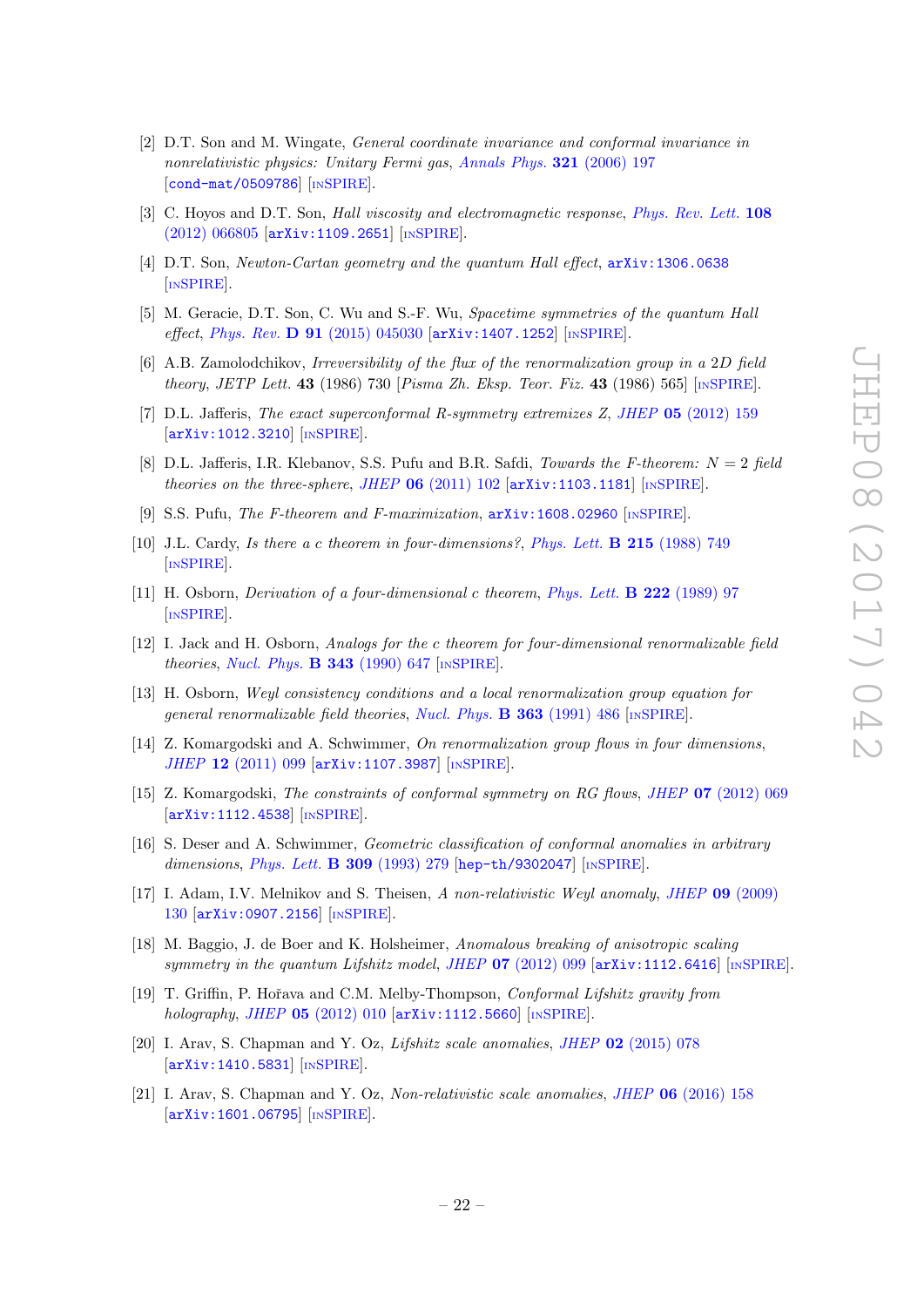- [22] A.O. Barvinsky et al., Heat kernel methods for Lifshitz theories, JHEP 06 [\(2017\) 063](https://doi.org/10.1007/JHEP06(2017)063) [[arXiv:1703.04747](https://arxiv.org/abs/1703.04747)] [IN[SPIRE](https://inspirehep.net/search?p=find+EPRINT+arXiv:1703.04747)].
- <span id="page-23-0"></span>[23] I. Arav, Y. Oz and A. Raviv-Moshe, Lifshitz anomalies, Ward identities and split dimensional regularization, JHEP 03 [\(2017\) 088](https://doi.org/10.1007/JHEP03(2017)088)  $\left[$ [arXiv:1612.03500](https://arxiv.org/abs/1612.03500) $\right]$  [IN[SPIRE](https://inspirehep.net/search?p=find+EPRINT+arXiv:1612.03500)].
- <span id="page-23-1"></span>[24] K. Jensen, Anomalies for Galilean fields, [arXiv:1412.7750](https://arxiv.org/abs/1412.7750) [IN[SPIRE](https://inspirehep.net/search?p=find+EPRINT+arXiv:1412.7750)].
- <span id="page-23-6"></span>[25] R. Auzzi, S. Baiguera and G. Nardelli, On Newton-Cartan trace anomalies, JHEP 02 [\(2016\)](https://doi.org/10.1007/JHEP02(2016)003) [003](https://doi.org/10.1007/JHEP02(2016)003) [Erratum ibid. 02 (2016) 177] [[arXiv:1511.08150](https://arxiv.org/abs/1511.08150)] [IN[SPIRE](https://inspirehep.net/search?p=find+EPRINT+arXiv:1511.08150)].
- <span id="page-23-2"></span>[26] R. Auzzi, S. Baiguera, F. Filippini and G. Nardelli, On Newton-Cartan local renormalization group and anomalies, JHEP  $11$  [\(2016\) 163](https://doi.org/10.1007/JHEP11(2016)163)  $\text{arXiv:1610.00123}$  $\text{arXiv:1610.00123}$  $\text{arXiv:1610.00123}$  [IN[SPIRE](https://inspirehep.net/search?p=find+EPRINT+arXiv:1610.00123)].
- <span id="page-23-3"></span>[27] R. Auzzi and G. Nardelli, Heat kernel for Newton-Cartan trace anomalies, JHEP 07 [\(2016\)](https://doi.org/10.1007/JHEP07(2016)047) [047](https://doi.org/10.1007/JHEP07(2016)047) [[arXiv:1605.08684](https://arxiv.org/abs/1605.08684)] [IN[SPIRE](https://inspirehep.net/search?p=find+EPRINT+arXiv:1605.08684)].
- <span id="page-23-4"></span>[28] K. Fernandes and A. Mitra, Newton-Cartan gravitational anomalies of the Schrödinger field, [arXiv:1703.09162](https://arxiv.org/abs/1703.09162) [IN[SPIRE](https://inspirehep.net/search?p=find+EPRINT+arXiv:1703.09162)].
- <span id="page-23-5"></span>[29] S. Pal and B. Grinstein, On the heat kernel and Weyl anomaly of Schrödinger invariant theory, [arXiv:1703.02987](https://arxiv.org/abs/1703.02987) [IN[SPIRE](https://inspirehep.net/search?p=find+EPRINT+arXiv:1703.02987)].
- <span id="page-23-7"></span>[30] C. Duval, G. Burdet, H.P. Kunzle and M. Perrin, Bargmann structures and Newton-cartan theory, Phys. Rev. D 31 [\(1985\) 1841](https://doi.org/10.1103/PhysRevD.31.1841)  $\text{INSPIRE}$  $\text{INSPIRE}$  $\text{INSPIRE}$ .
- <span id="page-23-8"></span>[31] K. Jensen, On the coupling of Galilean-invariant field theories to curved spacetime, [arXiv:1408.6855](https://arxiv.org/abs/1408.6855) [IN[SPIRE](https://inspirehep.net/search?p=find+EPRINT+arXiv:1408.6855)].
- [32] J. Hartong, E. Kiritsis and N.A. Obers, Schrödinger invariance from Lifshitz isometries in holography and field theory, Phys. Rev.  $\bf{D}$  92 [\(2015\) 066003](https://doi.org/10.1103/PhysRevD.92.066003) [[arXiv:1409.1522](https://arxiv.org/abs/1409.1522)] [IN[SPIRE](https://inspirehep.net/search?p=find+EPRINT+arXiv:1409.1522)].
- [33] J. Hartong, E. Kiritsis and N.A. Obers, Lifshitz space-times for Schrödinger holography, [Phys. Lett.](https://doi.org/10.1016/j.physletb.2015.05.010) **B 746** (2015) 318 [[arXiv:1409.1519](https://arxiv.org/abs/1409.1519)] [IN[SPIRE](https://inspirehep.net/search?p=find+EPRINT+arXiv:1409.1519)].
- [34] J. Hartong, E. Kiritsis and N.A. Obers, Field theory on Newton-Cartan backgrounds and symmetries of the Lifshitz vacuum, JHEP  $08$  [\(2015\) 006](https://doi.org/10.1007/JHEP08(2015)006)  $\left[$ [arXiv:1502.00228](https://arxiv.org/abs/1502.00228) $\right]$  [IN[SPIRE](https://inspirehep.net/search?p=find+EPRINT+arXiv:1502.00228)].
- [35] M. Geracie, K. Prabhu and M.M. Roberts, Curved non-relativistic spacetimes, Newtonian gravitation and massive matter, [J. Math. Phys.](https://doi.org/10.1063/1.4932967) 56 (2015) 103505 [[arXiv:1503.02682](https://arxiv.org/abs/1503.02682)] [IN[SPIRE](https://inspirehep.net/search?p=find+EPRINT+arXiv:1503.02682)].
- [36] M. Geracie, K. Prabhu and M.M. Roberts, Fields and fluids on curved non-relativistic spacetimes, JHEP 08 [\(2015\) 042](https://doi.org/10.1007/JHEP08(2015)042) [[arXiv:1503.02680](https://arxiv.org/abs/1503.02680)] [IN[SPIRE](https://inspirehep.net/search?p=find+EPRINT+arXiv:1503.02680)].
- [37] M. Geracie, K. Prabhu and M.M. Roberts, *Physical stress, mass and energy for* non-relativistic matter, JHEP  $06$  [\(2017\) 089](https://doi.org/10.1007/JHEP06(2017)089) [[arXiv:1609.06729](https://arxiv.org/abs/1609.06729)] [IN[SPIRE](https://inspirehep.net/search?p=find+EPRINT+arXiv:1609.06729)].
- [38] M. Geracie, Galilean geometry in condensed matter systems, [arXiv:1611.01198](https://arxiv.org/abs/1611.01198) [IN[SPIRE](https://inspirehep.net/search?p=find+EPRINT+arXiv:1611.01198)].
- [39] R. Banerjee, A. Mitra and P. Mukherjee, Localization of the Galilean symmetry and dynamical realization of Newton-Cartan geometry, [Class. Quant. Grav.](https://doi.org/10.1088/0264-9381/32/4/045010) 32 (2015) 045010 [[arXiv:1407.3617](https://arxiv.org/abs/1407.3617)] [IN[SPIRE](https://inspirehep.net/search?p=find+EPRINT+arXiv:1407.3617)].
- <span id="page-23-9"></span>[40] R. Banerjee and P. Mukherjee, New approach to nonrelativistic diffeomorphism invariance and its applications, Phys. Rev. D  $93$  [\(2016\) 085020](https://doi.org/10.1103/PhysRevD.93.085020) [[arXiv:1509.05622](https://arxiv.org/abs/1509.05622)] [IN[SPIRE](https://inspirehep.net/search?p=find+EPRINT+arXiv:1509.05622)].
- <span id="page-23-10"></span>[41] J.-M. Levy-Leblond, Nonrelativistic particles and wave equations, [Commun. Math. Phys.](https://doi.org/10.1007/BF01646020) 6 [\(1967\) 286](https://doi.org/10.1007/BF01646020) [IN[SPIRE](https://inspirehep.net/search?p=find+J+%22Comm.Math.Phys.,6,286%22)].